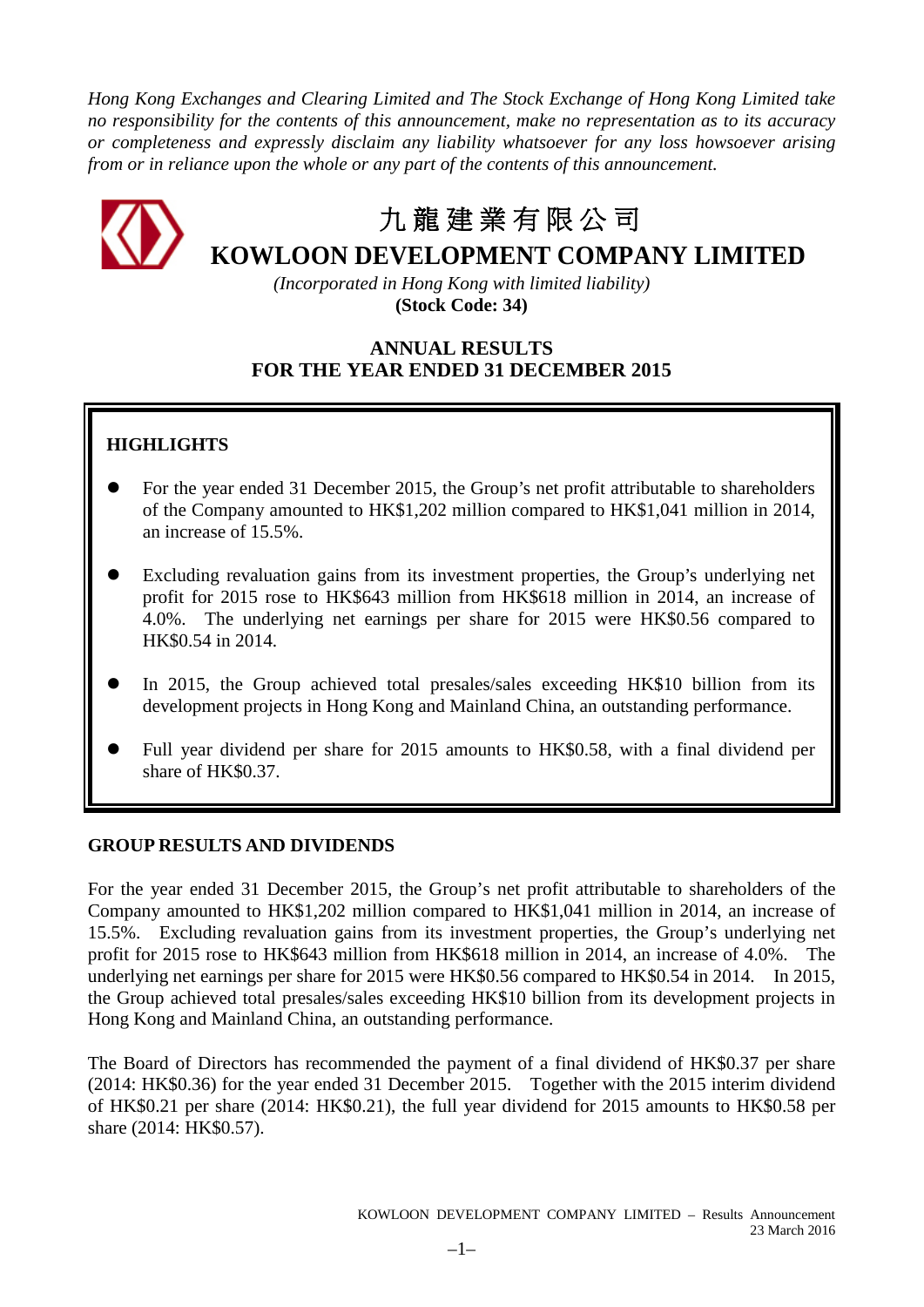The final dividend will be payable on Wednesday, 20 July 2016 to shareholders whose names appear on the Register of Members of the Company on Tuesday, 12 July 2016, subject to the approval of shareholders at the 2016 Annual General Meeting.

# **BUSINESS REVIEW**

In Hong Kong, overall sales in primary residential market were robust in the first half of 2015, especially for small flats. However, anticipation of further interest hikes in the US, together with increasing supply in the primary residential market, had weighed on both transaction prices and volumes in the second half of 2015.

In Mainland China, following the progressive relaxation of home-buying restrictions, overall sentiment in the property market in mid-2015 was improved with the surge of both transaction prices and volumes in the first-tier and the prime second-tier cities. However, the secondary second-tier, third- and fourth-tier cities, especially those with excess supply, have not benefited from the improving sentiment, with no sign of recovery in the transaction prices and volumes. Many of these cities still faced heavy inventory pressure at the end of the year.

In Macau, gross gaming revenue continued to decline considerably throughout 2015 which has adversely affected the performance of the economy. The property market was also unfavourably impacted and the appetite for potential home purchasers was upset amid such economic environment. Consequently, transaction volumes fell substantially in 2015 and overall residential prices have declined by over 30% from their historic highs in the second quarter of 2014.

# *Development Property Sales*

In Hong Kong, in view of the resilient demand for small flats, the Group acted promptly to launch the presale of two new development projects, namely Upper East in Hung Hom and South Coast in Aberdeen. The two projects were well received by the market with satisfactory sales. In 2015, the Group achieved approximately HK\$7 billion of presales/sales from its projects in Hong Kong, which was a new record for the Group.

In Mainland China, total presales/sales generated from the Group's projects exceeding RMB5 billion in 2015, with presales/sales attributable to the Group of approximately RMB3.4 billion.

In Macau, with respect to the Lote P development project (Pearl Horizon), the piling work was completed. However, due to a significant delay in granting various requisite approvals and permits for the project over the past years, the overall construction work could not be completed before the expiry date of its land concession. Despite the application for the land concession with a reasonable compensation of time was made to relevant government departments, it was declined and therefore the construction work needed to be suspended. Polytex Corporation Limited ("PCL"), the registered owner of the project and a wholly-owned subsidiary of the ultimate holding company of the Company, has therefore applied to the Courts of Macau to claim for compensation of time. If the applications were ultimately declined, the Macau Special Administrative Region Government (the "Macau SAR Government") would have a right to resume the land without any compensation to the owner of the land. Nevertheless, based on the legal opinions received, PCL has strong legal grounds to obtain compensation of time by applying to the Courts of Macau including Tribunal Adminsitrativo in order to continue and complete the project.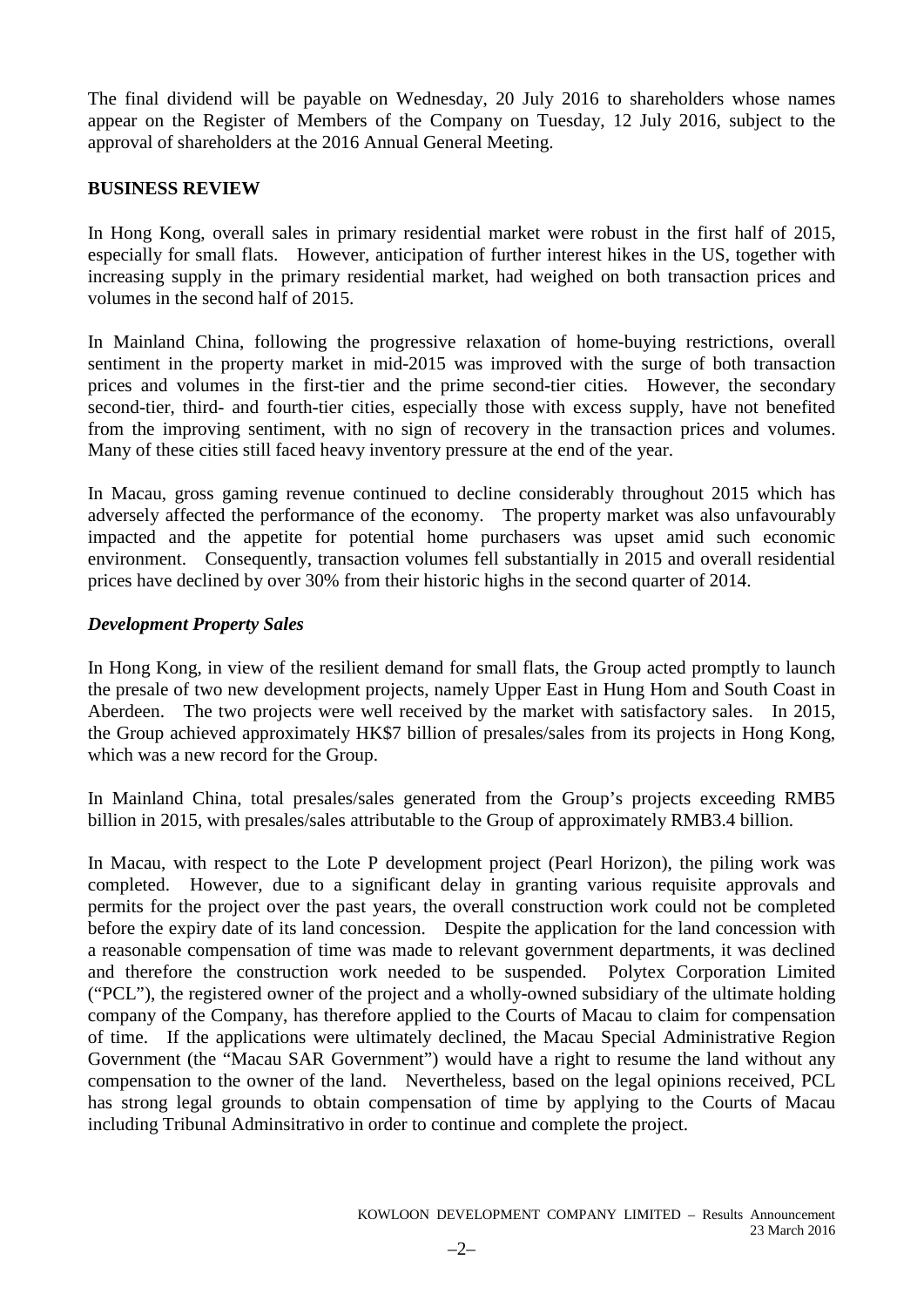In respect of the Lotes  $T + T1$  development project in Macau, the foundation work was completed in February 2016 and the superstructure work is now in progress.

In 2015, the Group did not launch any presales/sales in Macau and therefore no sales were recorded for the year.

# *Property Development*

As announced on 14 January 2016, the Company entered into a share purchase agreement with Polytec Holdings International Limited, a connected person, regarding the acquisition of the entire issued share capital of Fulleagle Limited which held an indirect interest in Junk Bay Town Lot No. 2 and the Extension thereto and Tseung Kwan O Town Lot No. 22 through its wholly-owned subsidiary, Li Profit Limited. This acquisition was completed on 21 January 2016 and has enhanced the Group's landbank in Hong Kong. The Group is currently in negotiation with the Lands Department about the land premium for this project.

As of 31 December 2015, the Group's landbank for development exceeded 5 million sq m of attributable GFA. The Group's major property projects under planning and development are set out as follows:

| <b>Property</b> | District/ | Jsage | Approx.           | Approx. | Approx.            | Group's Status  | <b>Expected Date of</b> |
|-----------------|-----------|-------|-------------------|---------|--------------------|-----------------|-------------------------|
| Project         | City      |       | <b>Total Site</b> | Total   | <b>Remaining</b>   | <b>Interest</b> | Completion              |
|                 |           |       | Area              | GFA     | $GFA^*$            |                 |                         |
|                 |           |       | (sa m)            | (sa m)  | $(sq \, \text{m})$ |                 |                         |
|                 |           |       |                   |         |                    |                 |                         |

|  |  | Major Property Projects under Planning and Development |
|--|--|--------------------------------------------------------|
|  |  |                                                        |

| Hong Kong               |                             |                             |        |         |         |      |                                                                     |                  |
|-------------------------|-----------------------------|-----------------------------|--------|---------|---------|------|---------------------------------------------------------------------|------------------|
| <b>Upper West</b>       | Tai Kok Tsui.<br>Kowloon    | Residential &<br>retail     | 780    | 6,600   | 6,600   | 100% | Work completed<br>for Occupation<br>Permit application <sup>#</sup> | 2016             |
| South Coast             | Aberdeen,<br>Hong Kong      | Residential                 | 723    | 5,900   | 5,900   | 100% | Fitting-out work<br>in progress                                     | 2016/2017        |
| <b>Upper East</b>       | Hung Hom,<br>Kowloon        | Residential &<br>commercial | 4,038  | 34,100  | 34,100  | 100% | Foundation work<br>completed                                        | 2018             |
| Pok Fu Lam<br>Road      | Sai Ying Pun,<br>Hong Kong  | Residential &<br>retail     | 1,388  | 11,100  | 11,100  | 100% | Foundation work<br>to commence soon                                 | 2020             |
| Lei Yue Mun             | Lei Yue Mun,<br>Kowloon     | Residential &<br>commercial | 3,240  | 29,200  | 29,200  | 100% | Foundation work<br>in progress                                      | 2019             |
| Clear Water<br>Bay Road | Ngau Chi<br>Wan.<br>Kowloon | Residential &<br>commercial | 19,335 | 196,400 | 196,400 | 100% | Land premium in<br>negotiation                                      | To be determined |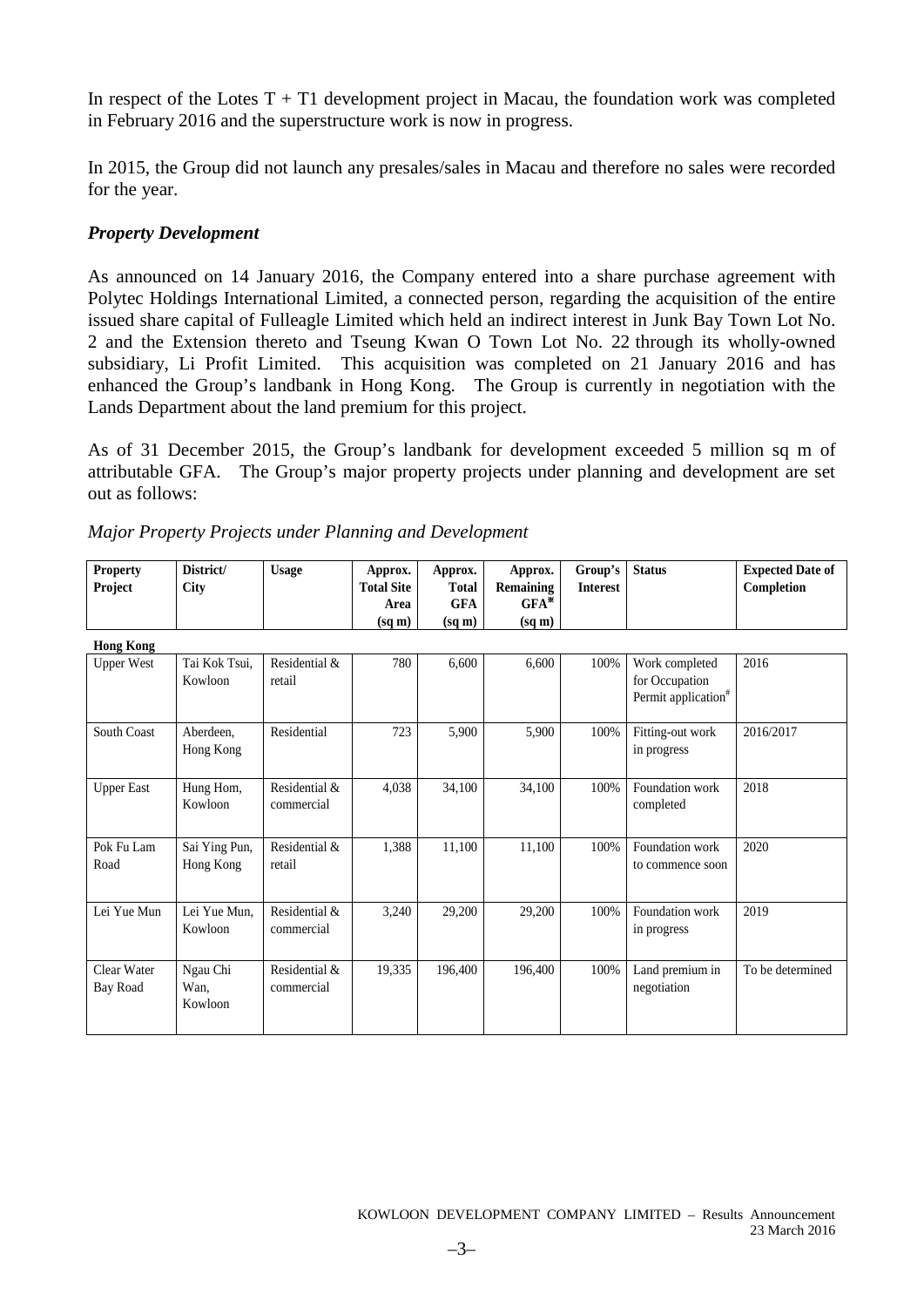# *Major Property Projects under Planning and Development (continued)*

| <b>Property</b>                                  | District/                            | <b>Usage</b>                | Approx.                   | Approx.                    | Approx.                     | Group's         | <b>Status</b>                                                                                 | <b>Expected Date of</b>                                   |  |  |
|--------------------------------------------------|--------------------------------------|-----------------------------|---------------------------|----------------------------|-----------------------------|-----------------|-----------------------------------------------------------------------------------------------|-----------------------------------------------------------|--|--|
| Project                                          | City                                 |                             | <b>Total Site</b><br>Area | <b>Total</b><br><b>GFA</b> | <b>Remaining</b><br>$GFA^*$ | <b>Interest</b> |                                                                                               | Completion                                                |  |  |
|                                                  |                                      |                             | $(sq \, \text{m})$        | $(sq \, \text{m})$         | $(sq \, m)$                 |                 |                                                                                               |                                                           |  |  |
| <b>Mainland China</b>                            |                                      |                             |                           |                            |                             |                 |                                                                                               |                                                           |  |  |
| Le Cove City<br>(Shenyang)<br>江灣城<br>(瀋陽)        | Hun Nan Xin<br>District,<br>Shenyang | Residential &<br>commercial | 165,303                   | 712,000                    | 542,500                     | 100%            | Construction work<br>for the fourth<br>phase in progress                                      | Fourth phase 2018                                         |  |  |
| The Gardenia<br>(Shenyang)<br>翠堤灣<br>(瀋陽)        | Shenhe<br>District.<br>Shenyang      | Residential &<br>commercial | 1,100,000                 | 2,000,000                  | 2,000,000                   | 100%            | Construction work<br>for the second<br>phase in progress                                      | Second phase IIB<br>2016/2017                             |  |  |
| Le Cove City<br>(Wuxi)<br>江灣城<br>(無錫)            | Chong An<br>District.<br>Wuxi        | Residential &<br>commercial | 68,833                    | 404,400                    | 377,200                     | 80%             | Construction work<br>for the second<br>phase in progress                                      | Second phase 2017                                         |  |  |
| The Lake<br>(Foshan)<br>山語湖<br>(佛山)              | Nanhai<br>District.<br>Foshan        | Residential &<br>commercial | 4,020,743                 | 1,600,000                  | 1,099,100                   | 50%             | Construction work<br>for the third phase<br>of high rise<br>residential towers<br>in progress | Third phase of<br>high rise<br>residential towers<br>2016 |  |  |
| City Plaza<br>(Tianjin)<br>城市廣場<br>(天津)          | Hedong<br>District,<br>Tianjin       | Residential &<br>commercial | 135,540                   | 850,000*                   | 850,000                     | 49%             | Construction work<br>for the second<br>phase in progress                                      | Second phase<br>2017                                      |  |  |
| Le Cove<br>Garden<br>(Huizhou)<br>江灣南岸花園<br>(惠州) | Huicheng<br>District,<br>Huizhou     | Residential &<br>commercial | 146,056                   | 519,900                    | 519,900                     | 60%             | Foundation work<br>for the second<br>phase in progress                                        | Second phase<br>2017/2018                                 |  |  |
| Macau                                            |                                      |                             |                           |                            |                             |                 |                                                                                               |                                                           |  |  |

| Pearl Horizon  | Lote P.<br><b>Novos Aterros</b><br>da Areia Preta          | Residential &<br>commercial | 68,000 | 697.600 | 697,600 | 58.8% | Suspended                        | To be determined |
|----------------|------------------------------------------------------------|-----------------------------|--------|---------|---------|-------|----------------------------------|------------------|
| Lotes $T + T1$ | Lotes $T + T1$ ,<br><b>Novos Aterros</b><br>da Areia Preta | Residential &<br>commercial | 17.900 | 195,600 | 195.600 | 58.8% | Construction work<br>in progress | Mid-2017         |

※ Refers to approx. total GFA less GFA sold and recognised in the financial statements.

# Obtained Occupation Permit on 5 February 2016.

\* With additional underground GFA of approximately 35,000 sq m for the commercial portion.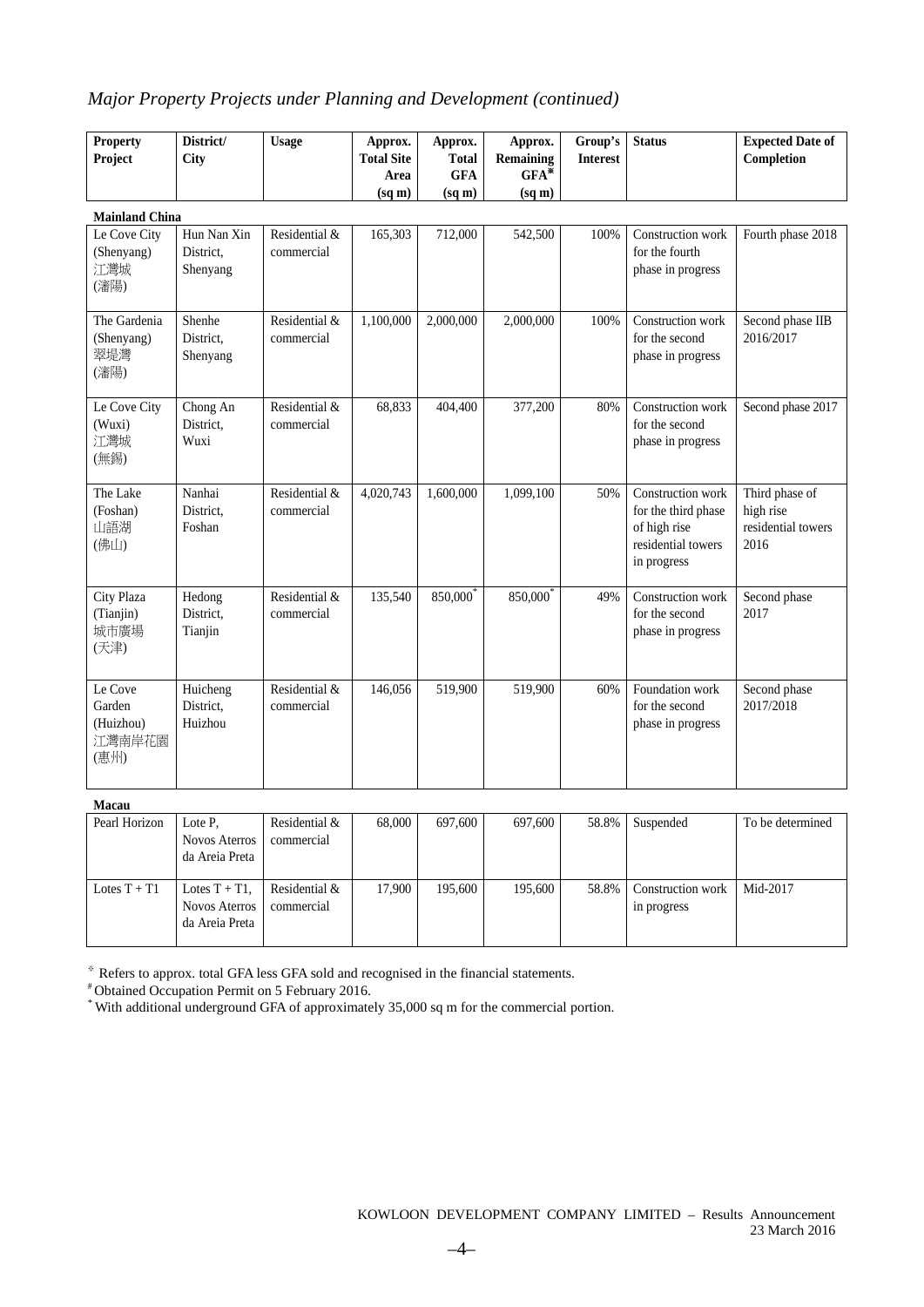# *Property Investment in Hong Kong*

Gross rental income generated from the Group's property investment portfolio in Hong Kong for 2015 rose to HK\$345 million, an increase of 2.2% over 2014. Gross rental income generated from Pioneer Centre, the Group's wholly-owned flagship and core investment property in Hong Kong, rose 0.5% to HK\$294 million in 2015; the letting rates of both retail spaces and offices continued at a satisfactory level as of 31 December 2015.

The Group's exposures in the property investment in Macau, the oil business and the ice manufacturing and cold storage business are through its 73.4%-owned listed subsidiary, Polytec Asset Holdings Limited ("Polytec Asset"). Their respective operational results are as follows:

# *Property Investment in Macau*

For the year under review, the Group's share of gross rental income generated from its investment properties rose to HK\$50.2 million for the year ended 31 December 2015, an increase of 26% over 2014. The improvement in income was mainly due to an increase in rents from The Macau Square, in which Polytec Asset holds a 50% interest, with total rental income of the property attributable to the Group rising 25% to HK\$46.4 million in 2015.

# *Oil*

The oil segment recorded a loss of HK\$164 million in 2015 compared with HK\$216 million in 2014, with impairment provisions for the Kazakhstan oil assets of HK\$170 million in 2015 and HK\$212 million in 2014. Despite the favourable impact of a significant depreciation of the Tenge, the currency of Kazakhstan during the year under review, the sector still registered an operating loss of HK\$9.1 million in 2015 due to a further decline in crude oil prices.

The Group will continue to work out a solution to tackle the gas flaring issue of the oilfield in Kazakhstan before the permits expire on 31 December 2016. Various viable options are currently being evaluated.

# *Ice Manufacturing and Cold Storage*

Ice manufacturing and cold storage segment reported a steady performance in 2015 with total operating profit of HK\$28.2 million, an increase of 5.2% over 2014.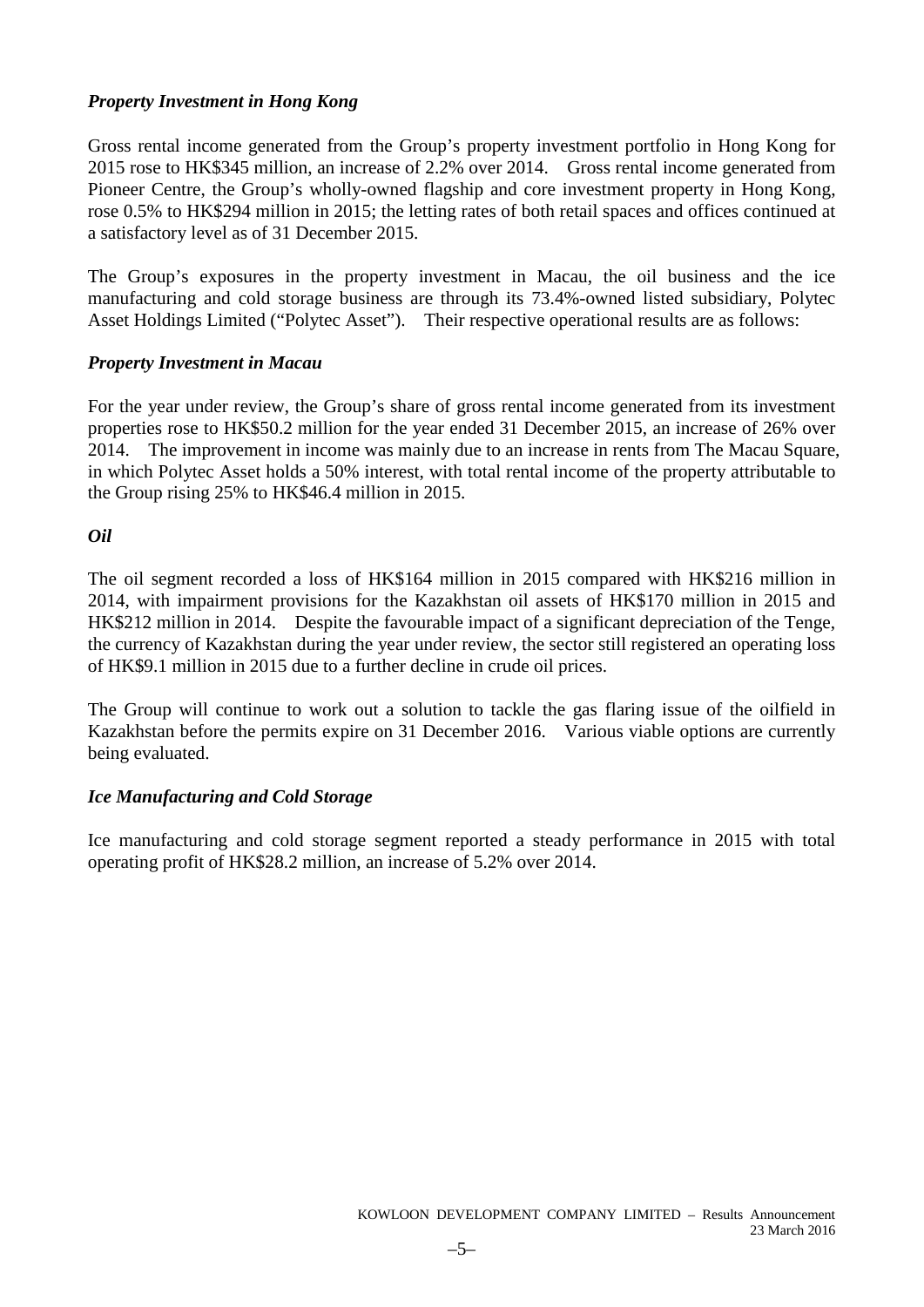# **PROSPECTS**

In Hong Kong, the residential market has cooled down considerably during the first two months in 2016 compared to the same period last year. Anticipation of further interest hikes in the US, together with increasing supply in the primary residential market, has gradually weighed on overall transacted prices. Looking forward, overall sales are expected to face tougher challenges than previous years.

In the first half of 2016, the Group will continue to promote the sales of the remaining units of its five development projects located in Hong Kong Island and Kowloon. The presale of a new high-end residential project in Pok Fu Lam Road is expected to launch in the second half of 2016.

In Mainland China, the central government's objectives and actions to reduce residential market inventory will further boost the flat sales in the first- and second-tier cities. It is expected to stimulate sales in the third- and fourth-tier cities as well. As and when the market improves further, the Group will act promptly to launch more residential units for presale/sale in order to lay a good foundation for future results.

In Macau, with respect to the lawsuit relating to the Lote P development project (Pearl Horizon), it is expected that a hearing date will be fixed by the Court in the near future. The construction work will be resumed, subject to a favourable judgment from the Court being obtained and relevant approvals being given by the Macau SAR Government. It will endeavour to complete the project as soon as possible and deliver the flats to the waiting buyers.

In respect to the Lotes  $T + T1$  development project, the construction work is being expedited aiming for completion and obtaining an occupation permit in mid-2017. A presale programme of its residential units will be launched in due course.

Looking ahead, the Group's core income for 2016 will be mainly generated from its property development projects in Hong Kong and Mainland China. In addition, the Group expects its property investment portfolios in Hong Kong and Macau, as well as its ice manufacturing and cold storage business, will continue to generate stable income in 2016. If the crude oil prices hover at the current low levels throughout the year, the Group's oil business in Kazakhstan is not expected to make any contribution to its earnings in 2016.

Over the past few years, the Group has strived to improve its competitiveness in the property business which has created favourable conditions for its future growth. In spite of facing tougher challenges in the Hong Kong and Macau property markets, the Group's development projects in Mainland China are expected to make a bigger contribution to the Group's results in 2016.

Last but not least, I would like to take this opportunity to express my gratitude to my fellow directors for their support and all staff for their dedication and hard work.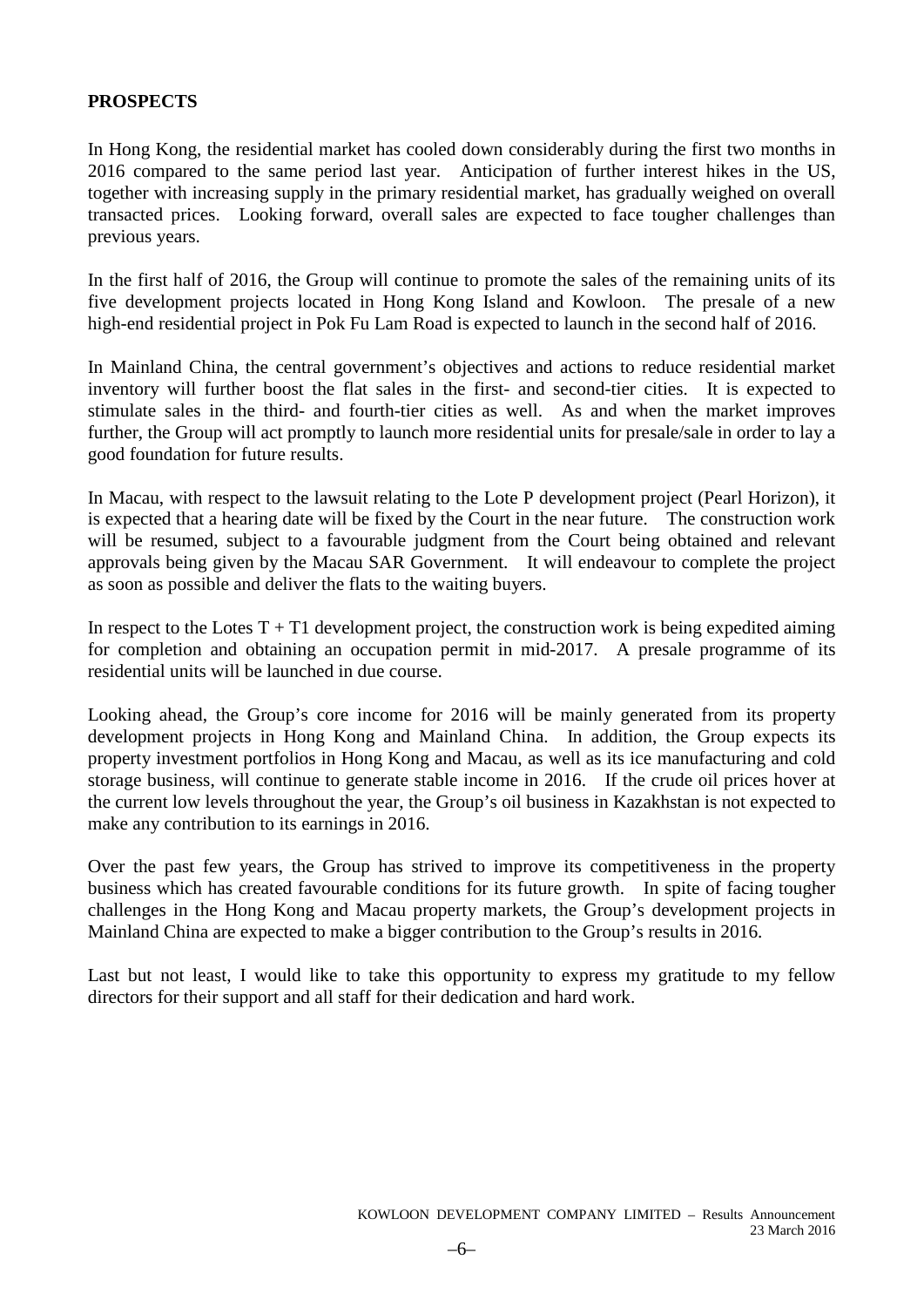# **CONSOLIDATED RESULTS**

The consolidated results of the Group for the year ended 31 December 2015 together with the comparative figures of 2014 are as follows:

# **Consolidated Income Statement**

*for the year ended 31 December 2015*

|                | 2015            | 2014                            |
|----------------|-----------------|---------------------------------|
| <b>Note</b>    | <b>HK\$'000</b> | HK\$'000                        |
| $\mathfrak{Z}$ | 3,992,952       | 3,150,473                       |
|                | (2,467,218)     | (1,613,698)                     |
|                | 27,651          | 44,281                          |
| $\overline{4}$ | 154,594         | 2,779                           |
|                | (17, 852)       | (17, 404)                       |
|                | (206, 505)      | (184, 489)                      |
|                | (365, 783)      | (257, 699)                      |
| 5              | (170,000)       | (212,000)                       |
|                |                 | (87,963)                        |
|                | 441,674         | 363,058                         |
|                | 1,275,444       | 1,187,338                       |
| 6              |                 | (168, 758)                      |
|                |                 | (19, 865)                       |
|                | 290,711         | 285,237                         |
| 7              | 1,407,332       | 1,283,952                       |
| 8              | (177, 872)      | (230, 874)                      |
|                | 1,229,460       | 1,053,078                       |
|                |                 |                                 |
|                | 1,202,040       | 1,040,717                       |
|                | 27,420          | 12,361                          |
|                | 1,229,460       | 1,053,078                       |
| 9              | <b>HK\$1.04</b> | HK\$0.90                        |
|                |                 | (114,069)<br>(162,762)<br>3,939 |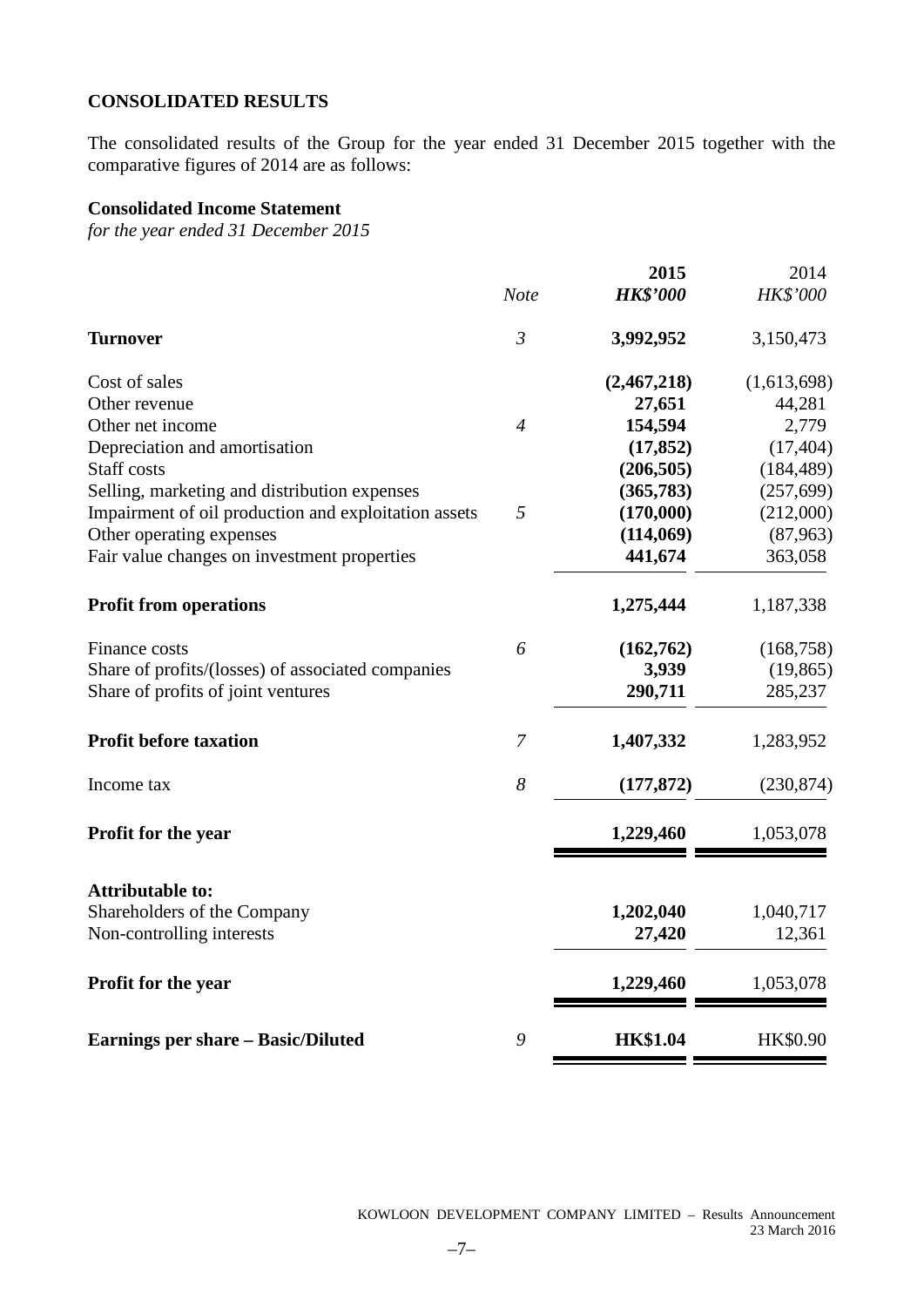# **Consolidated Statement of Comprehensive Income**

*for the year ended 31 December 2015*

|                                                                                         | 2015          | 2014          |
|-----------------------------------------------------------------------------------------|---------------|---------------|
|                                                                                         | <b>HK'000</b> | <b>HK'000</b> |
| Profit for the year                                                                     | 1,229,460     | 1,053,078     |
| Other comprehensive income for the year                                                 |               |               |
| Items that may be reclassified subsequently to profit or loss:                          |               |               |
| Exchange differences on translation of financial statements of<br>overseas subsidiaries | (247,962)     | (12, 532)     |
| Changes in fair value of interests in<br>property development                           | (112, 549)    | 309,601       |
| Share of other comprehensive income of<br>joint ventures and associated companies       | (180, 384)    | (12, 349)     |
|                                                                                         | (540, 895)    | 284,720       |
| Total comprehensive income for the year                                                 | 688,565       | 1,337,798     |
| <b>Attributable to:</b>                                                                 |               |               |
| Shareholders of the Company                                                             | 711,465       | 1,245,009     |
| Non-controlling interests                                                               | (22,900)      | 92,789        |
| Total comprehensive income for the year                                                 | 688,565       | 1,337,798     |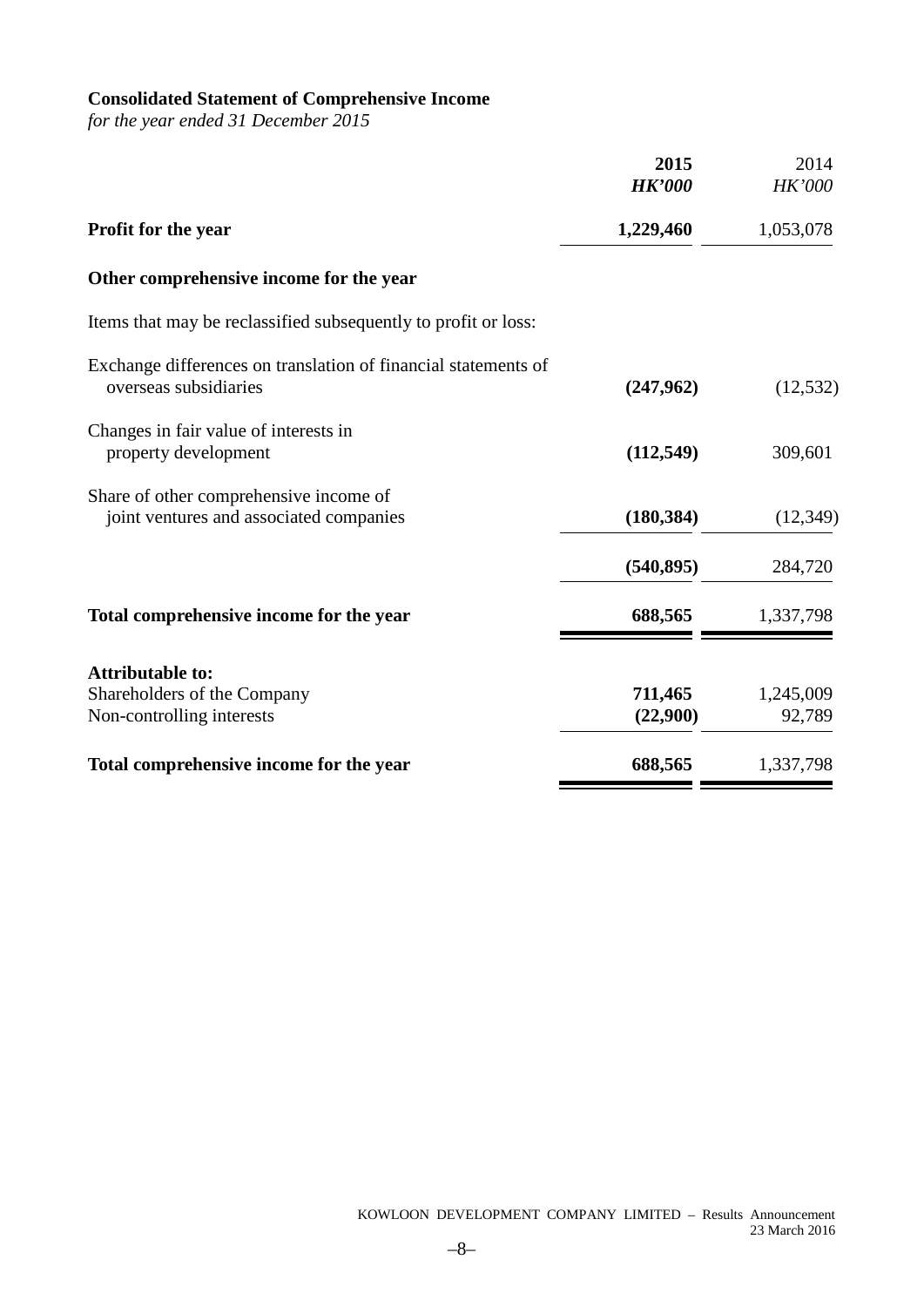# **Consolidated Statement of Financial Position**

|                                       |             | At 31 December 2015 |                 | At 31 December 2014 |            |
|---------------------------------------|-------------|---------------------|-----------------|---------------------|------------|
|                                       | <b>Note</b> | <b>HK\$'000</b>     | <b>HK\$'000</b> | HK\$'000            | HK\$'000   |
| <b>Non-current assets</b>             |             |                     |                 |                     |            |
| Fixed assets                          |             |                     |                 |                     |            |
| - Investment properties               |             |                     | 11,156,633      |                     | 10,646,498 |
| - Leasehold land held for own use     |             |                     | 203,279         |                     | 209,884    |
| - Other property, plant and equipment | 5           |                     | 616,389         |                     | 837,103    |
|                                       |             |                     | 11,976,301      |                     | 11,693,485 |
| Oil exploitation assets               | 5           |                     | 49,325          |                     | 66,257     |
| Interests in property development     | 11          |                     | 12,114,871      |                     | 12,227,420 |
| Interest in joint ventures            |             |                     | 3,140,725       |                     | 2,953,007  |
| Interest in associated companies      |             |                     | 2,137,106       |                     | 2,282,764  |
| Loans and advances                    | 12          |                     | 895,742         |                     | 54,221     |
| Deferred tax assets                   |             |                     | 116,244         |                     | 109,309    |
|                                       |             |                     | 30,430,314      |                     | 29,386,463 |
| <b>Current assets</b>                 |             |                     |                 |                     |            |
| Inventories                           |             | 16,273,680          |                 | 17,079,825          |            |
| Trade and other receivables           | 12          | 1,495,488           |                 | 744,482             |            |
| Loans and advances                    | 12          | 29,760              |                 | 15,985              |            |
| Amount due from a joint venture       |             | 56,209              |                 | 40,009              |            |
| Financial investments                 |             |                     |                 | 21,945              |            |
| Pledged bank deposits                 |             | 15,000              |                 | 15,000              |            |
| Cash and bank balances                |             | 1,176,439           |                 | 1,157,340           |            |
|                                       |             | 19,046,576          |                 | 19,074,586          |            |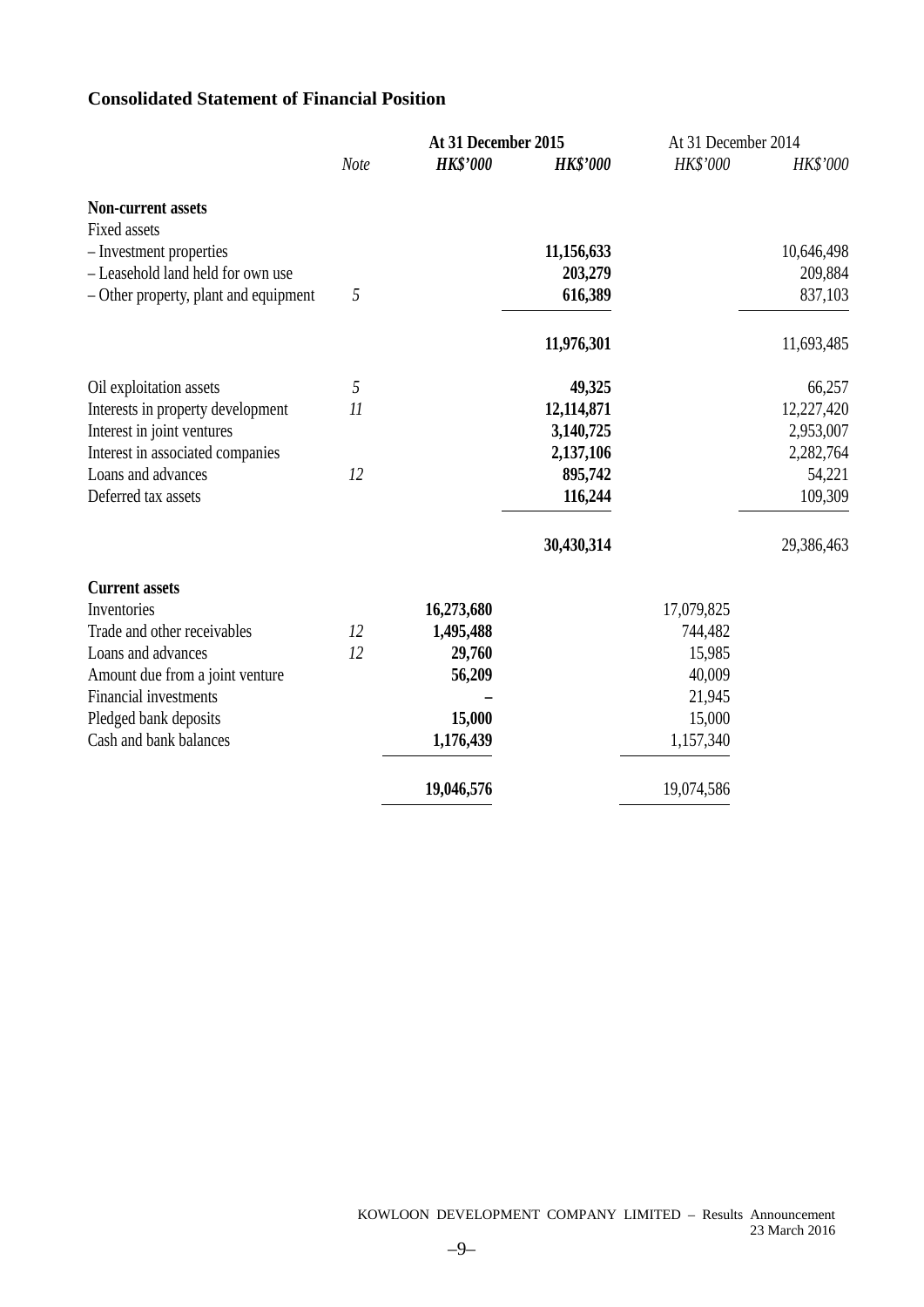|                                                     |             | At 31 December 2015  |                 | At 31 December 2014 |            |
|-----------------------------------------------------|-------------|----------------------|-----------------|---------------------|------------|
|                                                     | <b>Note</b> | <b>HK\$'000</b>      | <b>HK\$'000</b> | HK\$'000            | HK\$'000   |
| <b>Current liabilities</b>                          |             |                      |                 |                     |            |
| Trade and other payables<br>Amounts due to          | 13          | 6,173,325            |                 | 5,375,265           |            |
| non-controlling interests                           |             | 200,000              |                 | 200,000             |            |
| Amount due to a joint venture                       |             | 741,841              |                 | 787,838             |            |
| <b>Bank loans</b>                                   |             | 1,796,600            |                 | 1,343,400           |            |
| Current taxation                                    |             | 161,144              |                 | 332,703             |            |
|                                                     |             | 9,072,910            |                 | 8,039,206           |            |
| Net current assets                                  |             |                      | 9,973,666       |                     | 11,035,380 |
| <b>Total assets less current liabilities</b>        |             |                      | 40,403,980      |                     | 40,421,843 |
| <b>Non-current liabilities</b>                      |             |                      |                 |                     |            |
| Loan from ultimate holding                          |             |                      |                 |                     |            |
| company<br>Loan from a fellow subsidiary            |             | 5,587,640<br>851,803 |                 | 6,778,980           |            |
| <b>Bank loans</b>                                   |             | 6,910,458            |                 | 6,574,346           |            |
| Other payables                                      |             | 23,342               |                 | 38,679              |            |
| Deferred tax liabilities                            |             | 927,126              |                 | 950,651             |            |
|                                                     |             |                      | 14,300,369      |                     | 14,342,656 |
| <b>NET ASSETS</b>                                   |             |                      | 26,103,611      |                     | 26,079,187 |
| <b>Capital and reserves</b>                         |             |                      |                 |                     |            |
| Share capital                                       |             |                      | 8,417,472       |                     | 8,417,472  |
| Reserves                                            |             |                      | 14,476,678      |                     | 14,421,101 |
| Total equity attributable to<br>the shareholders of |             |                      |                 |                     |            |
| the Company                                         |             |                      | 22,894,150      |                     | 22,838,573 |
| <b>Non-controlling interests</b>                    |             |                      | 3,209,461       |                     | 3,240,614  |
| <b>TOTAL EQUITY</b>                                 |             |                      | 26,103,611      |                     | 26,079,187 |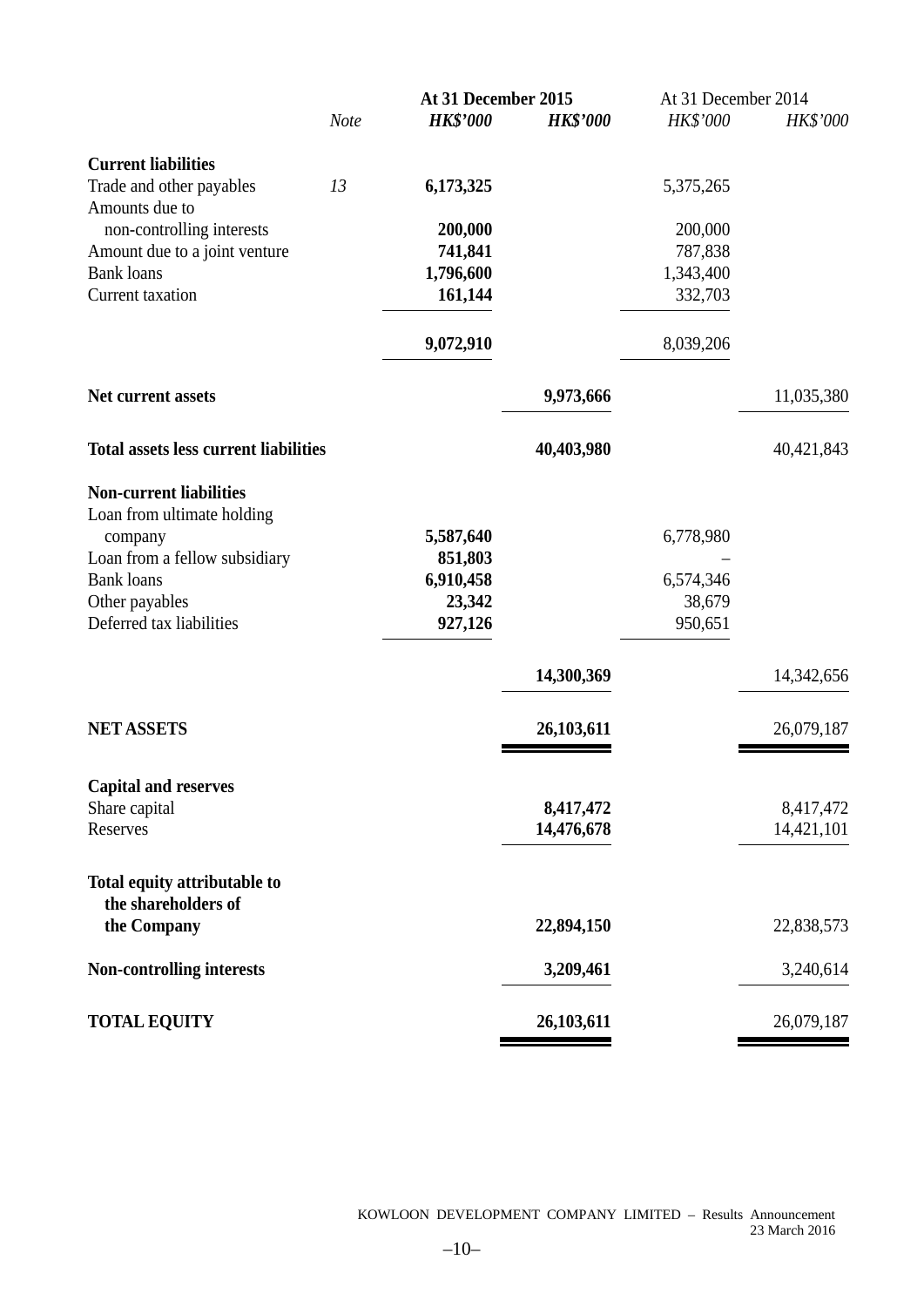### *Notes*

#### **1 Basis of preparation**

The financial statements have been prepared in accordance with all applicable Hong Kong Financial Reporting Standards ("HKFRSs"), which collective term includes all applicable individual Hong Kong Financial Reporting Standards, Hong Kong Accounting Standards, and Interpretations issued by the Hong Kong Institute of Certified Public Accountants ("HKICPA"), accounting principles generally accepted in Hong Kong and the requirements of the Hong Kong Companies Ordinance. The financial statements also comply with the applicable disclosure provisions of the Rules Governing the Listing of Securities on The Stock Exchange of Hong Kong Limited (the "Listing Rules").

The financial information relating to the financial years ended 31 December 2015 and 2014 included in this announcement of annual results does not constitute the Company's statutory annual consolidated financial statements for those financial years but is derived from those financial statements. Further information relating to these statutory financial statements disclosed in accordance with section 436 of the Hong Kong Companies Ordinance (Cap. 622) is as follows:

The Company has delivered the financial statements for the year ended 31 December 2014 to the Registrar of Companies in accordance with section 662(3) of, and Part 3 of Schedule 6 to, the Hong Kong Companies Ordinance and will deliver the financial statements for the year ended 31 December 2015 in due course. The Company's auditor has reported on those financial statements for both years. The auditor's reports were unqualified; did not include a reference to any matters to which the auditor drew attention by way of emphasis without qualifying its reports; and did not contain a statement under sections  $406(2)$ ,  $407(2)$  or (3) of the Hong Kong Companies Ordinance.

The HKICPA has issued certain new and revised HKFRSs that are first effective or available for early adoption for the current accounting period of the Group. Note 2 provides information on any changes in accounting policies resulting from initial application of these developments to the extent that they are relevant to the Group for the current and prior accounting periods reflected in the financial statements.

#### **2 Changes in accounting policies**

The HKICPA has issued a few amendments to HKFRSs that are first effective for the current accounting period of the Group. Of these, the following developments are relevant to the Group's financial statements:

- Annual Improvements to HKFRSs 2010–2012 Cycle
- Annual Improvements to HKFRSs 2011–2013 Cycle

These amendments do not have an impact on the Group's results and financial position for the current or prior periods.

The Group has not applied any new standard or interpretation that is not yet effective for the current accounting period.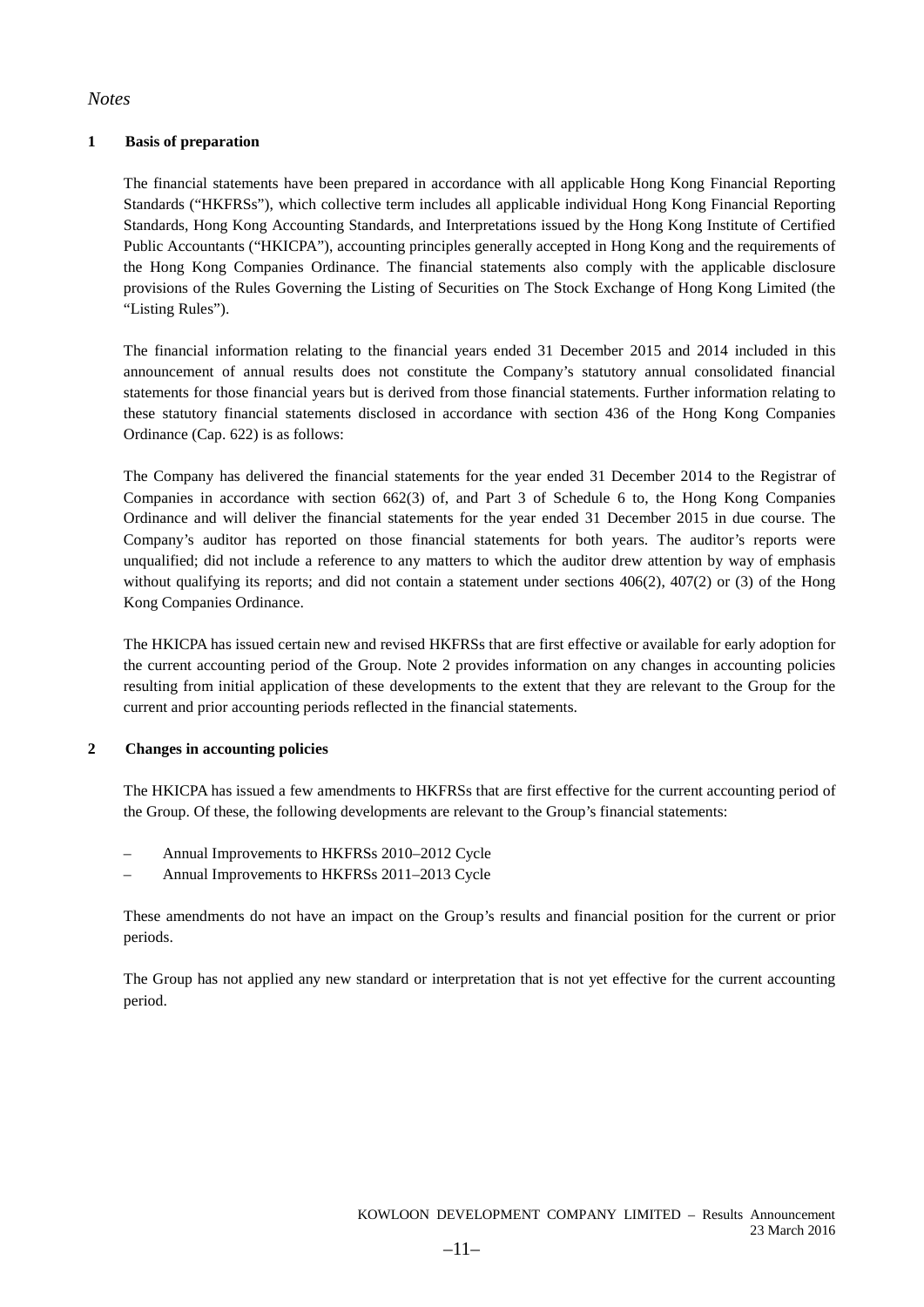#### **3 Segment reporting**

The Group manages its business by a mixture of both business lines and geography. In a manner consistent with the way in which information is reported internally to the Group's top management for the purposes of assessing segment performance and allocating resources between segments, the Group has identified the following six reportable segments.

- Property development segment (Hong Kong/Mainland China/Macau): the development and sale of properties and interests in property development. Given the importance of the property development division to the Group, the Group's property development business is segregated further into three reportable segments on a geographical basis.
- Property investment segment: the leasing of properties to generate rental income and to gain from the appreciation in the properties' values in the long term.
- Oil segment: oil exploration and production.
- Other businesses segment: mainly includes the financial investments, the provision of finance services, income from the sale of ice and the provision of cold storage services and treasury operations.

Turnover comprises mainly rental income from properties, gross proceeds from sale of properties and crude oil and interest income.

Reporting segment profit represents profit before taxation after excluding fair value changes on investment properties, finance costs, exceptional items and head office and corporate income/expenses.

Segment assets include all tangible, intangible assets and current assets with the exception of deferred tax assets and other corporate assets.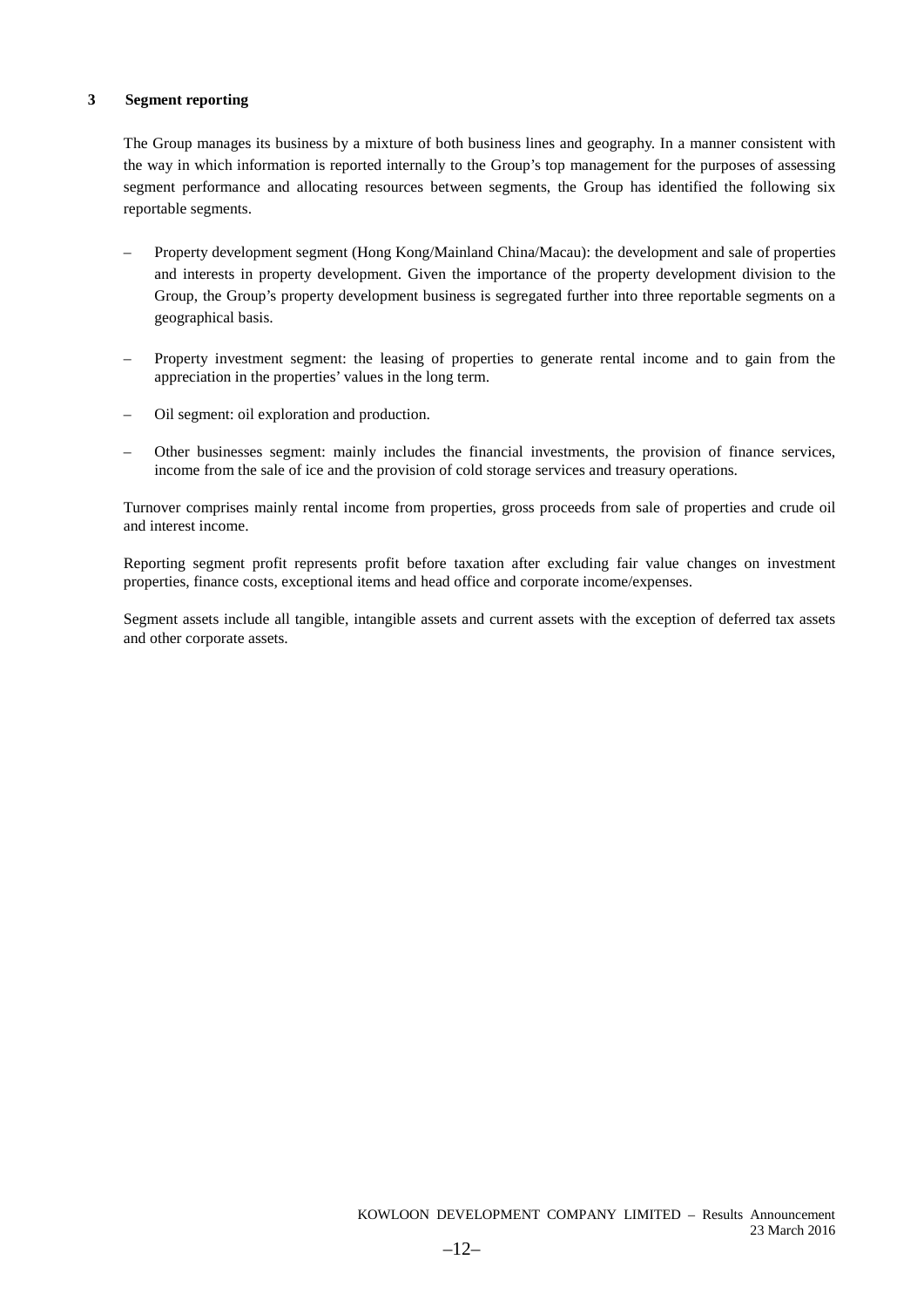#### **(a) Segment results and assets**

Information regarding the Group's reportable segments as provided to the Group's top management for the purposes of resource allocation and assessment of segment performance for the year is set out below.

|                                               |                 |                  |                      | 2015            |                 |                 |                 |
|-----------------------------------------------|-----------------|------------------|----------------------|-----------------|-----------------|-----------------|-----------------|
|                                               |                 |                  | Property development |                 |                 |                 |                 |
|                                               |                 |                  | Mainland             |                 | <b>Property</b> |                 |                 |
|                                               | Consolidated    | <b>Hong Kong</b> | China                | <b>Macau</b>    | investment      | <b>Oil</b>      | <b>Others</b>   |
|                                               | <b>HK\$'000</b> | <b>HK\$'000</b>  | <b>HK\$'000</b>      | <b>HK\$'000</b> | <b>HK\$'000</b> | <b>HK\$'000</b> | <b>HK\$'000</b> |
| Turnover                                      | 3,992,952       | 2,208,124        | 1,032,017            | 2,000           | 344,727         | 214,724         | 191,360         |
| Reportable segment profit                     | 1,086,794       | 588,528          | 67,273               | 4,602           | 384,693         | (164, 364)      | 206,062         |
| Other net income                              | 2,096           |                  |                      |                 | 2,096           |                 |                 |
| Fair value changes on investment properties   | 441,674         |                  |                      |                 | 441,674         |                 |                 |
| Share of fair value changes on investment     |                 |                  |                      |                 |                 |                 |                 |
| properties of a joint venture                 | 174,240         |                  |                      |                 | 174,240         |                 |                 |
| Head office and corporate expenses            | (134,710)       |                  |                      |                 |                 |                 |                 |
| Finance costs                                 | (162,762)       |                  |                      |                 |                 |                 |                 |
| Profit before taxation                        | 1,407,332       |                  |                      |                 |                 |                 |                 |
| Share of profits of associated companies      | 3,939           |                  | 2,773                |                 |                 |                 | 1,166           |
| Share of profits of joint ventures            | 290,711         |                  | 57,953               |                 | 232,758         |                 |                 |
| Interest income                               | 30,479          |                  |                      |                 |                 |                 | 30,479          |
| Depreciation and amortisation                 | (81,259)        |                  |                      |                 |                 | (63,571)        | (17,688)        |
| Impairment of oil production and exploitation |                 |                  |                      |                 |                 |                 |                 |
| assets                                        | (170,000)       |                  |                      |                 |                 | (170,000)       |                 |
| Gain on disposal of subsidiaries              | 152,498         |                  |                      |                 |                 |                 | 152,498         |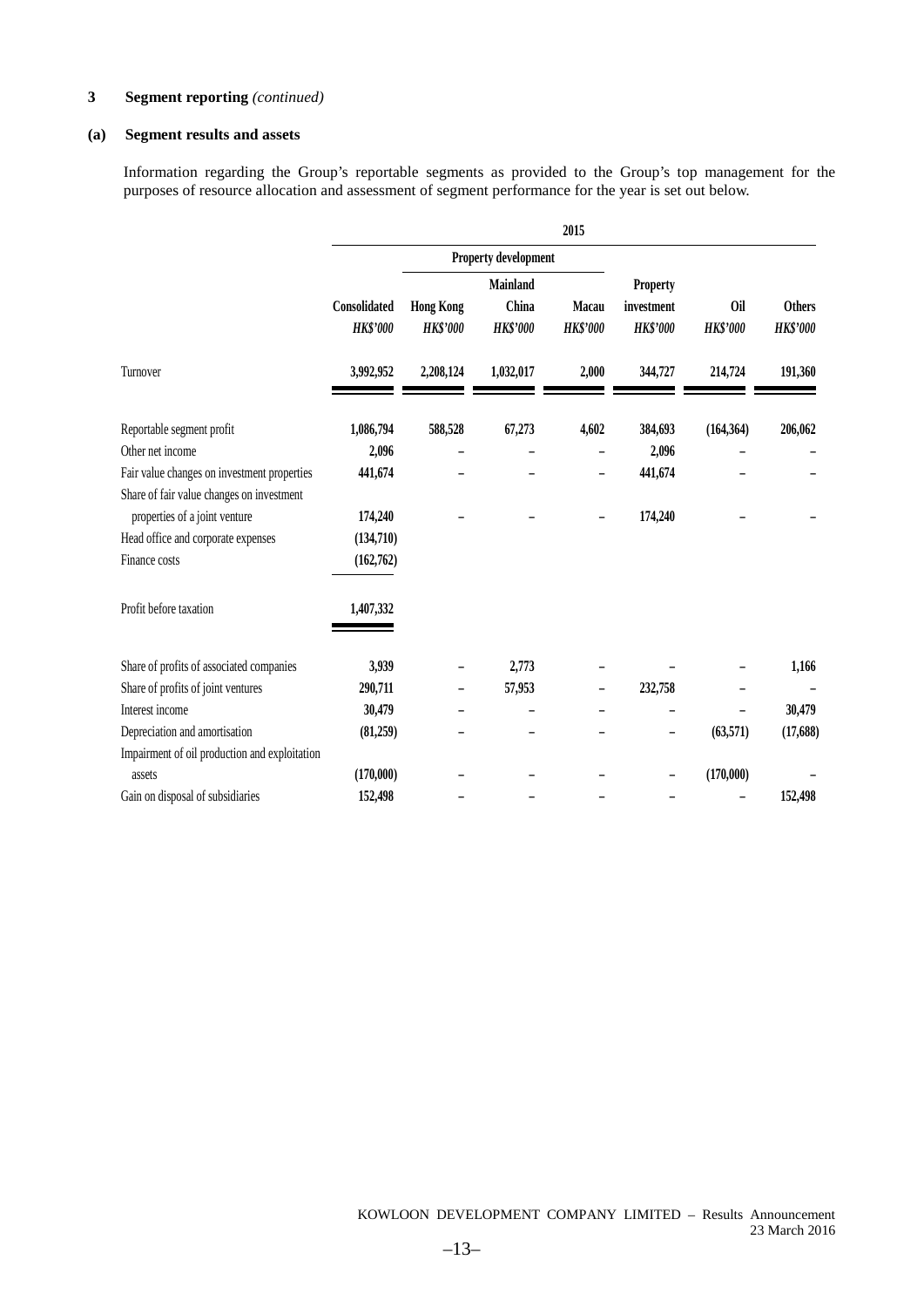### **(a) Segment results and assets** *(continued)*

|                                               |                          |                       |                      | 2014              |                        |                 |                    |
|-----------------------------------------------|--------------------------|-----------------------|----------------------|-------------------|------------------------|-----------------|--------------------|
|                                               |                          |                       | Property development |                   |                        |                 |                    |
|                                               |                          |                       | Mainland             |                   | Property               |                 |                    |
|                                               | Consolidated<br>HK\$'000 | Hong Kong<br>HK\$'000 | China<br>HK\$'000    | Macau<br>HK\$'000 | investment<br>HK\$'000 | Oil<br>HK\$'000 | Others<br>HK\$'000 |
| Turnover                                      | 3,150,473                | 2,342,189             | 144,672              | 16,000            | 337,309                | 157,725         | 152,578            |
| Reportable segment profit                     | 995,484                  | 788,259               | (29,010)             | 15,945            | 383,837                | (215, 634)      | 52,087             |
| Fair value changes on investment properties   | 363,058                  |                       |                      |                   | 363,058                |                 |                    |
| Share of fair value changes on investment     |                          |                       |                      |                   |                        |                 |                    |
| properties of a joint venture                 | 187,880                  |                       |                      |                   | 187,880                |                 |                    |
| Head office and corporate expenses            | (93,712)                 |                       |                      |                   |                        |                 |                    |
| Finance costs                                 | (168, 758)               |                       |                      |                   |                        |                 |                    |
| Profit before taxation                        | 1,283,952                |                       |                      |                   |                        |                 |                    |
| Share of losses of associated companies       | (19, 865)                |                       | (24, 268)            |                   |                        |                 | 4,403              |
| Share of profits of joint ventures            | 285,237                  |                       | 49,824               |                   | 235,413                |                 |                    |
| Interest income                               | 25,049                   |                       |                      |                   |                        | $\overline{a}$  | 25,049             |
| Depreciation and amortisation                 | (59, 735)                |                       |                      |                   |                        | (42, 679)       | (17,056)           |
| Impairment of oil production and exploitation |                          |                       |                      |                   |                        |                 |                    |
| assets                                        | (212,000)                |                       |                      |                   |                        | (212,000)       |                    |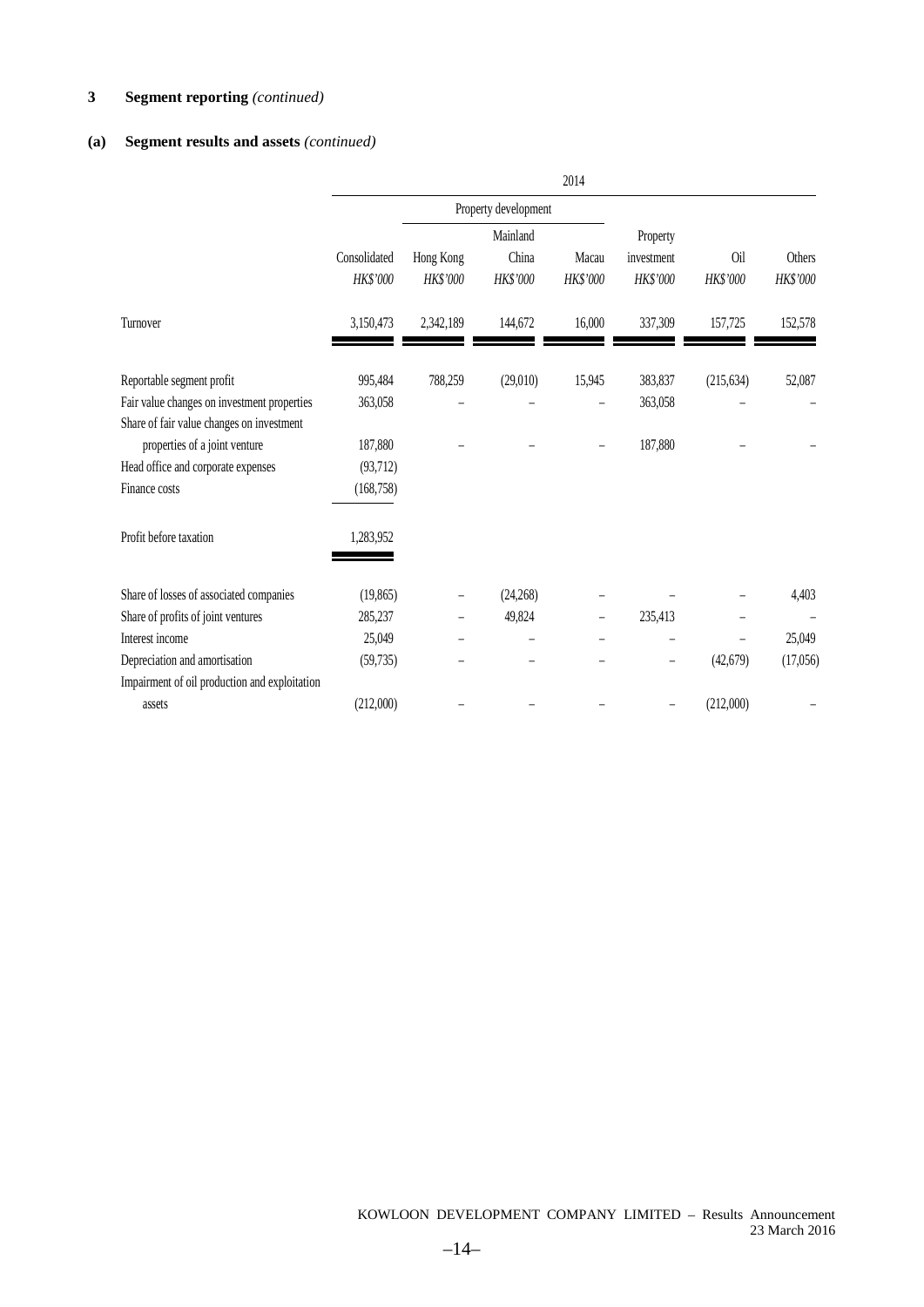#### **(a) Segment results and assets** *(continued)*

|                                                 |                 |                          |                      | 2015            |                 |                 |                 |
|-------------------------------------------------|-----------------|--------------------------|----------------------|-----------------|-----------------|-----------------|-----------------|
|                                                 |                 |                          | Property development |                 |                 |                 |                 |
|                                                 |                 |                          | <b>Mainland</b>      |                 | <b>Property</b> |                 |                 |
|                                                 | Consolidated    | <b>Hong Kong</b>         | China                | <b>Macau</b>    | investment      | <b>Oil</b>      | <b>Others</b>   |
|                                                 | <b>HK\$'000</b> | <b>HK\$'000</b>          | <b>HK\$'000</b>      | <b>HK\$'000</b> | <b>HK\$'000</b> | <b>HK\$'000</b> | <b>HK\$'000</b> |
| Reportable segment assets                       | 48,142,902      | 8,849,947                | 13,976,353           | 10,901,324      | 12,558,019      | 636,411         | 1,220,848       |
| Deferred tax assets                             | 116,244         |                          |                      |                 |                 |                 |                 |
| Pledged bank deposits                           | 15,000          |                          |                      |                 |                 |                 |                 |
| Cash and bank balances                          | 1,176,439       |                          |                      |                 |                 |                 |                 |
| Head office and corporate assets                | 26,305          |                          |                      |                 |                 |                 |                 |
| Consolidated total assets                       | 49,476,890      |                          |                      |                 |                 |                 |                 |
| Interest in associated companies                | 2,137,106       | $\overline{\phantom{0}}$ | 2,109,334            |                 |                 |                 | 27,772          |
| Interest in and amounts due from joint ventures | 3,196,934       | -                        | 1,800,709            |                 | 1,396,225       |                 |                 |

|                                                 |                          |                       |                               | 2014              |                                    |                 |                    |
|-------------------------------------------------|--------------------------|-----------------------|-------------------------------|-------------------|------------------------------------|-----------------|--------------------|
|                                                 |                          |                       | Property development          |                   |                                    |                 |                    |
|                                                 | Consolidated<br>HK\$'000 | Hong Kong<br>HK\$'000 | Mainland<br>China<br>HK\$'000 | Macau<br>HK\$'000 | Property<br>investment<br>HK\$'000 | 0il<br>HK\$'000 | Others<br>HK\$'000 |
| Reportable segment assets                       | 47,153,636               | 9,115,172             | 13,867,599                    | 10,985,703        | 11,882,063                         | 910,064         | 393,035            |
| Deferred tax assets                             | 109,309                  |                       |                               |                   |                                    |                 |                    |
| Pledged bank deposits                           | 15,000                   |                       |                               |                   |                                    |                 |                    |
| Cash and bank balances                          | 1,157,340                |                       |                               |                   |                                    |                 |                    |
| Head office and corporate assets                | 25,764                   |                       |                               |                   |                                    |                 |                    |
| Consolidated total assets                       | 48,461,049               |                       |                               |                   |                                    |                 |                    |
| Interest in associated companies                | 2,282,764                | -                     | 2,256,158                     |                   |                                    |                 | 26,606             |
| Interest in and amounts due from joint ventures | 2,993,016                | -                     | 1,775,101                     |                   | 1,217,915                          |                 |                    |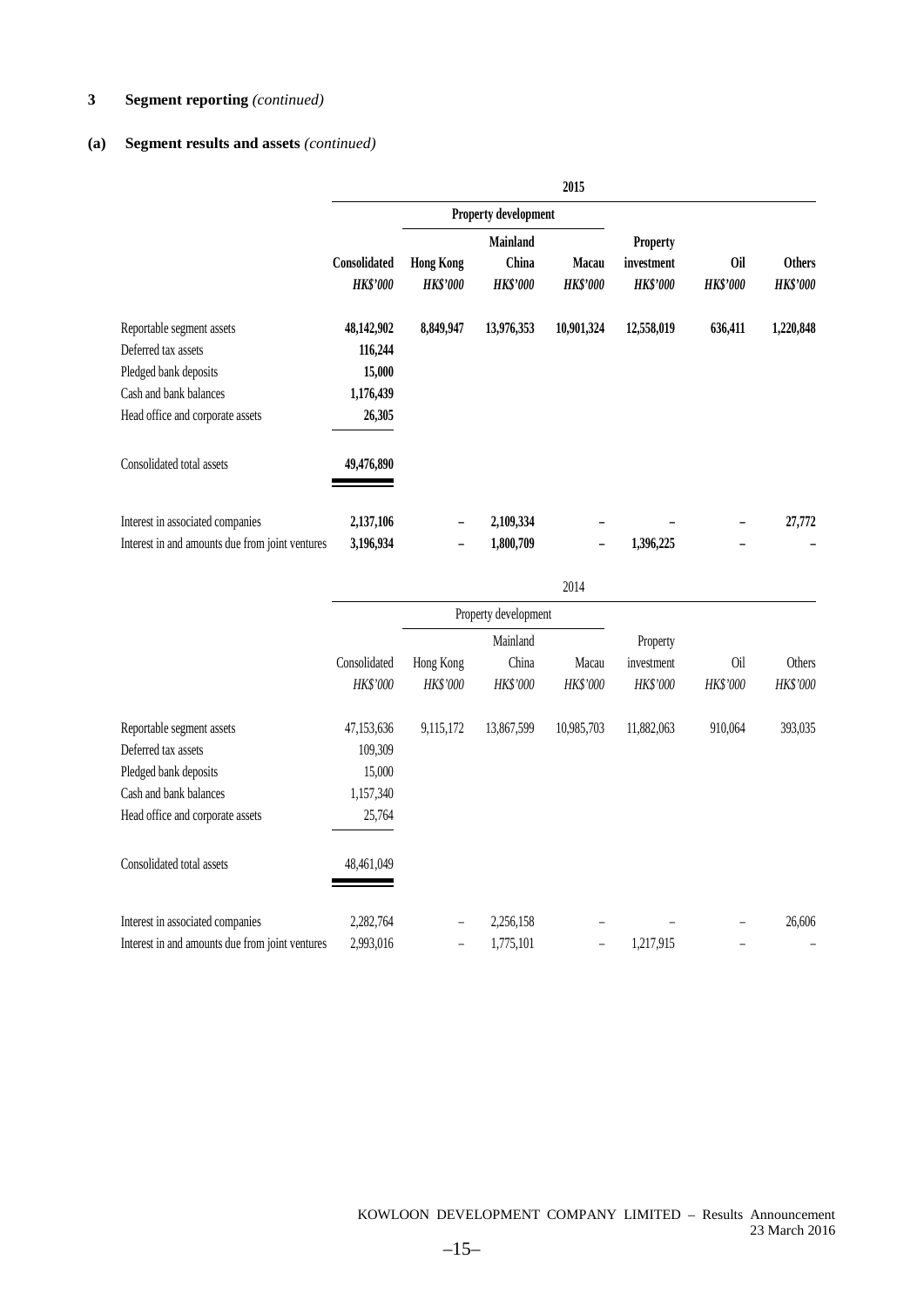#### **(b) Geographic information**

The following table sets out information about the geographical location of (i) the Group's revenue from external customers and (ii) the Group's non-current assets other than financial instruments and deferred assets. The geographical location of customers is based on the location at which the services were provided or the goods delivered. The geographical location of non-current assets is based on the physical location of the asset and, in case of interests in associated companies and joint ventures, the location of operations.

|                               | <b>Revenue</b>  |           | <b>Non-current assets</b> |            |
|-------------------------------|-----------------|-----------|---------------------------|------------|
|                               | 2015            | 2014      | 2015                      | 2014       |
|                               | <b>HK\$'000</b> | HK\$'000  | <b>HK\$'000</b>           | HK\$'000   |
| Hong Kong (place of domicile) | 2,728,280       | 2,813,986 | 10,073,041                | 9,530,771  |
| Mainland China                | 1,047,948       | 160,342   | 5,220,449                 | 5,402,454  |
| Macau                         | 2,000           | 16,000    | 1,396,225                 | 1,217,915  |
| Kazakhstan                    | 214,724         | 157,725   | 613,742                   | 844,373    |
| Others                        |                 | 2,420     |                           |            |
|                               | 3,992,952       | 3,150,473 | 17,303,457                | 16,995,513 |

In addition to the above non-current assets, the Group has interests in property development of HK\$10,819,508,000 (2014: HK\$10,920,923,000) and HK\$1,295,363,000 (2014: HK\$1,306,497,000) in Macau and Mainland China respectively.

#### **4 Other net income**

Other net income mainly represents gain on disposal of subsidiaries of HK\$152,498,000 (2014: HK\$Nil) and a fair value gain on held for trading listed investments of HK\$Nil (2014: HK\$1,522,000).

#### **5 Impairment of oil production and exploitation assets**

During the year, a gas flaring permit for the South Alibek Oilfield was obtained by Caspi Neft TME, a wholly-owned subsidiary of Polytec Asset Holdings Limited (73.4% owned by the Group) in Kazakhstan, with validity for a one-year period till the end of December 2016 such that normal crude oil production could be conducted until then.

Caspi Neft TME has been taking all necessary steps to obtain a gas flaring permit valid for a longer period so as to enable it to continue to conduct normal crude oil production after 31 December 2016 and is also currently considering several alternatives to resolve the issue regarding the treatment and utilisation of associated gas permanently, including obtaining approvals from the relevant authorities of the Kazakhstan Government and engaging in active communication with other external parties in order to substantiate the other alternatives. Based on advice received from its technical experts and external legal advisor and the alternatives under consideration, the Group considers that there is no indication that gas flaring permits will not be renewed in the future.

In view of the significant drop in crude oil prices in 2015, the Group has reassessed the operation and the risk exposures of its oil exploration and production business as a whole and estimated that the carrying amounts of the oil production and exploitation assets as at 31 December 2015 exceeded their estimated recoverable amounts by HK\$170,000,000 (2014: HK\$212,000,000). Accordingly, impairment for oil production assets and oil exploitation assets amounting to HK\$156,400,000 (2014: HK\$195,400,000) and HK\$13,600,000 (2014: HK\$16,600,000) respectively, was recognised as a separate line item in the Group's consolidated income statement. The recoverable amount of oil production and exploitation assets, amounting to HK\$564,417,000 (2014: HK\$778,116,000) and HK\$49,325,000 (2014: HK\$66,257,000) respectively, was determined based on the value in use calculations applying a discount rate of 12.5% (2014: 12.5%).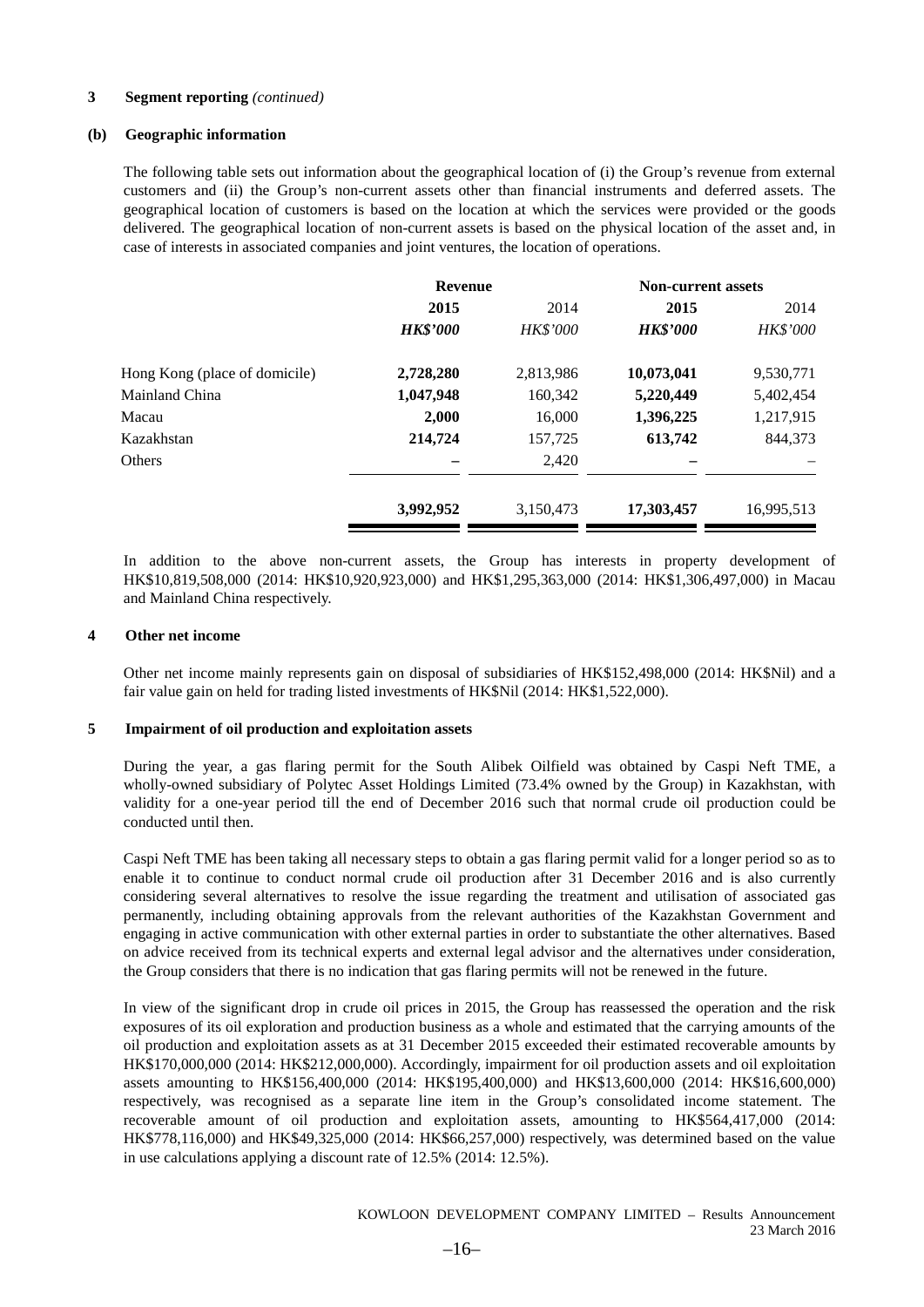#### **6 Finance costs**

| Interest on bank loans and overdrafts<br>151,314<br>118,025<br>Interest on loans from ultimate holding company and a fellow subsidiary<br>114,527<br>132,471<br>(96, 442)<br>Less: Amount capitalised<br>(79, 257)<br>169,399<br>171,239<br>(6, 637)<br>(2,481)<br>Less: Interest expenses included as other operating expenses<br>162,762<br>168,758<br><b>Profit before taxation</b><br>Profit before taxation is arrived at after charging:<br>2015<br>2014<br><b>HK\$'000</b><br><b>HK\$'000</b><br>3,332<br>1,887<br>Amortisation of oil exploitation assets (Remark)<br>Depreciation and amortisation of fixed assets (Remark)<br>77,927<br>57,848<br>Staff costs (Remark)<br>233,432<br>212,530 |   | 2015<br><b>HK\$'000</b> | 2014<br>HK\$'000 |
|--------------------------------------------------------------------------------------------------------------------------------------------------------------------------------------------------------------------------------------------------------------------------------------------------------------------------------------------------------------------------------------------------------------------------------------------------------------------------------------------------------------------------------------------------------------------------------------------------------------------------------------------------------------------------------------------------------|---|-------------------------|------------------|
|                                                                                                                                                                                                                                                                                                                                                                                                                                                                                                                                                                                                                                                                                                        |   |                         |                  |
|                                                                                                                                                                                                                                                                                                                                                                                                                                                                                                                                                                                                                                                                                                        |   |                         |                  |
|                                                                                                                                                                                                                                                                                                                                                                                                                                                                                                                                                                                                                                                                                                        |   |                         |                  |
|                                                                                                                                                                                                                                                                                                                                                                                                                                                                                                                                                                                                                                                                                                        |   |                         |                  |
|                                                                                                                                                                                                                                                                                                                                                                                                                                                                                                                                                                                                                                                                                                        |   |                         |                  |
|                                                                                                                                                                                                                                                                                                                                                                                                                                                                                                                                                                                                                                                                                                        |   |                         |                  |
|                                                                                                                                                                                                                                                                                                                                                                                                                                                                                                                                                                                                                                                                                                        |   |                         |                  |
|                                                                                                                                                                                                                                                                                                                                                                                                                                                                                                                                                                                                                                                                                                        | 7 |                         |                  |
|                                                                                                                                                                                                                                                                                                                                                                                                                                                                                                                                                                                                                                                                                                        |   |                         |                  |
|                                                                                                                                                                                                                                                                                                                                                                                                                                                                                                                                                                                                                                                                                                        |   |                         |                  |
|                                                                                                                                                                                                                                                                                                                                                                                                                                                                                                                                                                                                                                                                                                        |   |                         |                  |
|                                                                                                                                                                                                                                                                                                                                                                                                                                                                                                                                                                                                                                                                                                        |   |                         |                  |
|                                                                                                                                                                                                                                                                                                                                                                                                                                                                                                                                                                                                                                                                                                        |   |                         |                  |
|                                                                                                                                                                                                                                                                                                                                                                                                                                                                                                                                                                                                                                                                                                        |   |                         |                  |

#### *Remark:*

Cost of sales includes HK\$73,267,000 (2014: HK\$43,135,000) relating to staff costs and depreciation and amortisation expenses, which amount is also included in the respective total amounts disclosed separately above.

#### **8 Income tax**

|                               | 2015<br><b>HK\$'000</b> | 2014<br>HK\$'000 |
|-------------------------------|-------------------------|------------------|
| <b>Current tax</b>            |                         |                  |
| Provision for profits tax     |                         |                  |
| - Hong Kong                   | 145,712                 | 158,006          |
| - Outside Hong Kong           | 27,695                  | 10,189           |
|                               | 173,407                 | 168,195          |
| Land appreciation tax ("LAT") | 23,770                  | 1,936            |
| <b>Deferred</b> tax           | (19,305)                | 60,743           |
|                               | 177,872                 | 230,874          |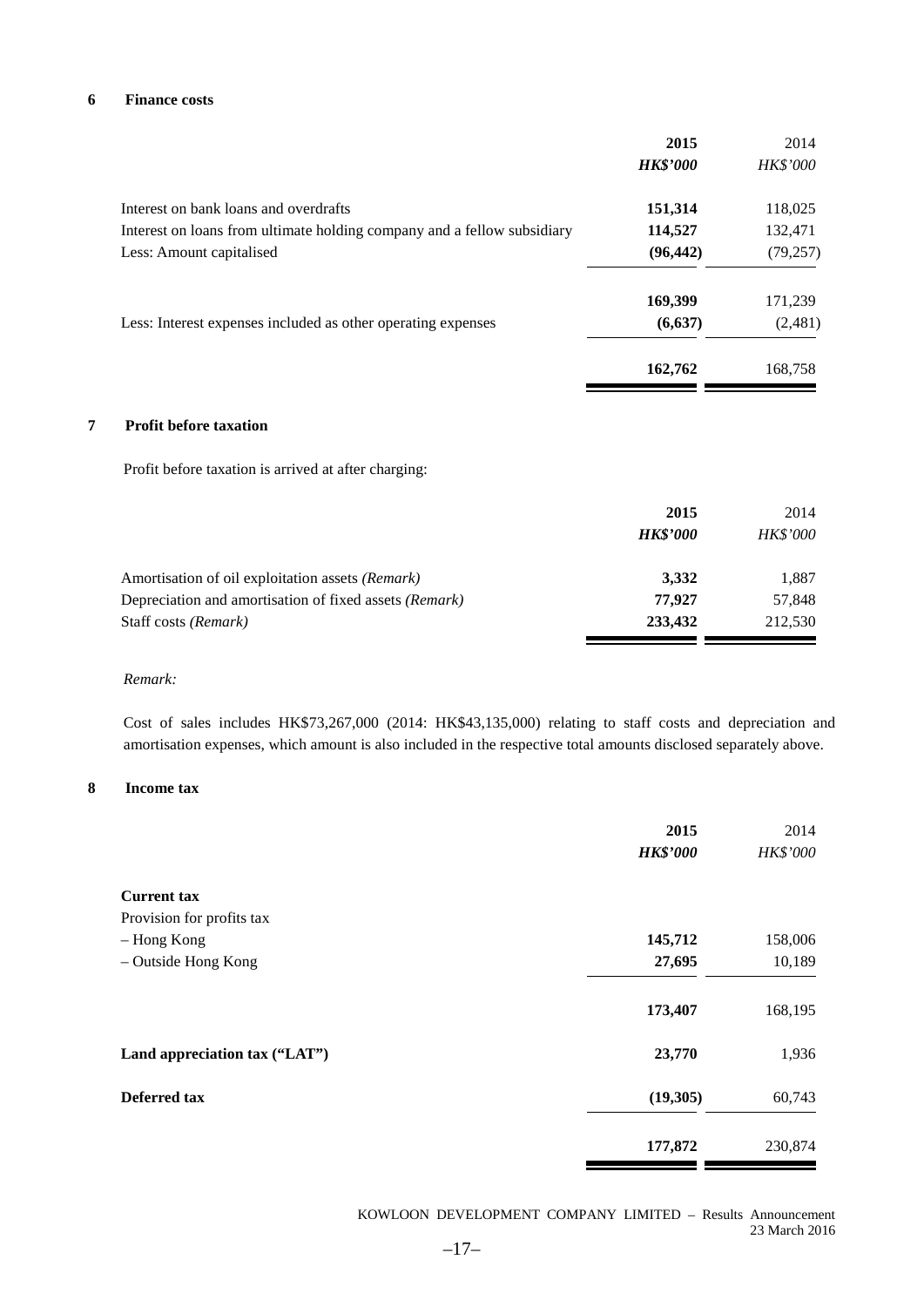#### **8 Income tax** *(continued)*

The provision for Hong Kong profits tax is calculated at 16.5% (2014: 16.5%) of the estimated assessable profits for the year. Tax levied in jurisdictions outside Hong Kong is charged at the appropriate current rates of taxation ruling in relevant jurisdictions.

Under the Provisional Regulations on LAT in Mainland China, all gains arising from the transfer of real estate property in Mainland China are subject to LAT at progressive rates ranging from 30% to 60% on the appreciation of land value, being the proceeds of sale of properties less deductible expenditure including cost of land use rights, borrowings costs and all property development expenditure.

#### **9 Earnings per share**

#### **(a) Basic earnings per share**

The calculation of basic earnings per share is based on the profit attributable to shareholders of the Company of HK\$1,202,040,000 (2014: HK\$1,040,717,000) and the weighted average number of ordinary shares in issue during the year of 1,150,681,275 (2014: 1,150,681,275).

#### **(b) Diluted earnings per share**

There were no dilutive potential shares in existence during the years ended 31 December 2015 and 2014.

#### **10 Dividends**

|                                                               | 2015<br><b>HK\$'000</b> | 2014<br>HK\$'000 |
|---------------------------------------------------------------|-------------------------|------------------|
| Interim dividend declared and paid of HK\$0.21                |                         |                  |
| $(2014:HK$0.21)$ per share                                    | 241,643                 | 241,643          |
| Final dividend proposed after the end of the reporting period |                         |                  |
| of HK\$0.37 (2014: HK\$0.36) per share                        | 425,752                 | 414,245          |
|                                                               | 667,395                 | 655,888          |

The final dividend declared after the year end has not been recognised as a liability at 31 December.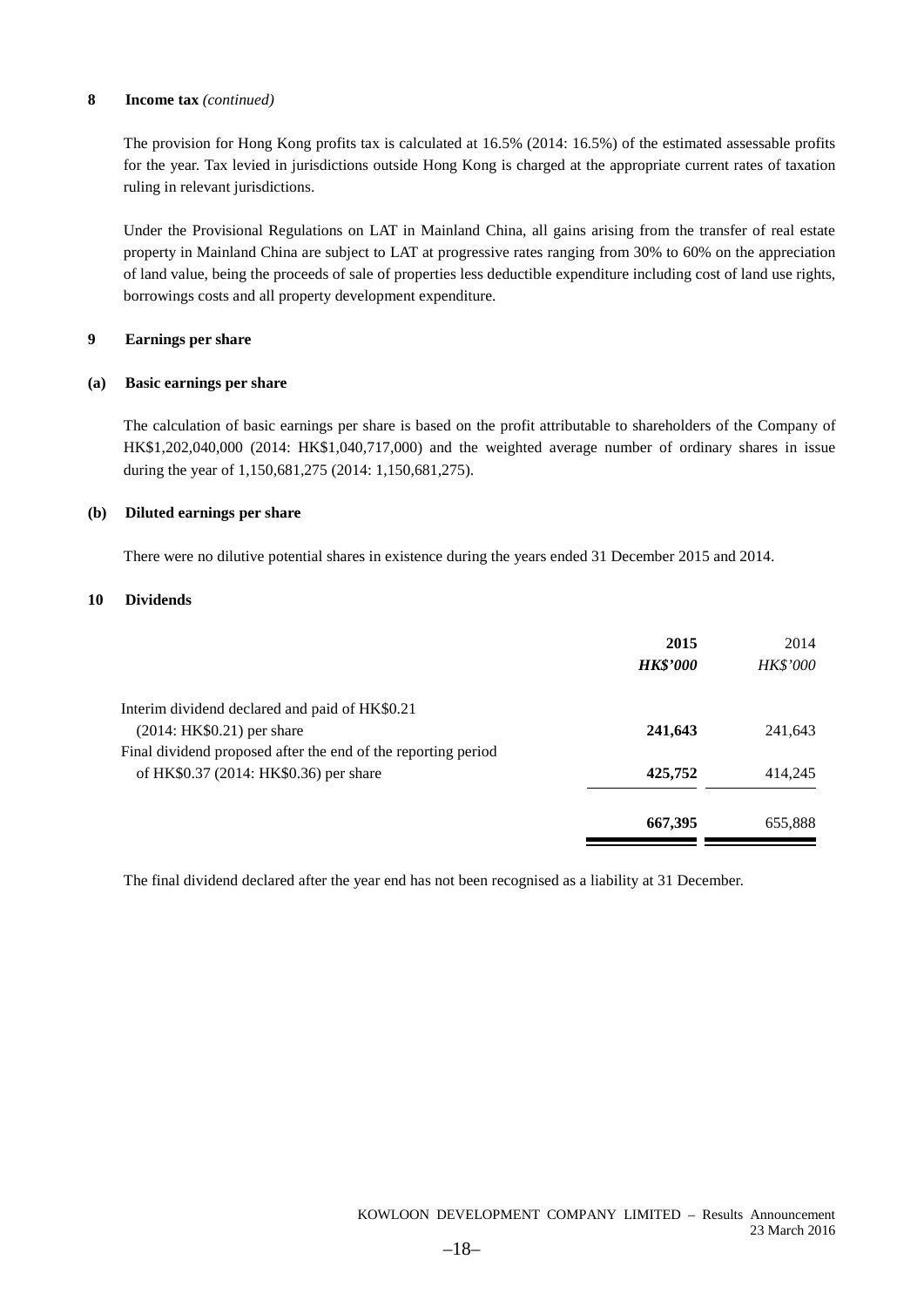#### **11 Interests in property development**

Interests in property development mainly represent the Group's interests in the development of two properties located at Lote P and Lotes T+T1 of Novos Aterros da Areia Preta, in Macau under two co-investment agreements with two wholly-owned subsidiaries of the ultimate holding company. Pursuant to the terms of the co-investment agreements, the Group will provide funding to cover any shortfall in the funding of the development projects which is subject to an aggregate maximum amount. In return, the two wholly-owned subsidiaries of the ultimate holding company will pay to the Group cash flows from the development projects according to the formulae set out in the co-investment agreements. Details of the funding arrangement and other key terms of the co-investment agreements are disclosed in the Company's Circular dated 23 May 2006. Interests in property development are stated at their fair value measured using a discounted cash flow model.

In respect of the development project at Lote P, its land concession was made in December 1990 which use was successfully converted from industrial to residential and commercial in 2006, with a lease term of 25 years ending on 25 December 2015 (the "Expiry Date"). It is renewable every 10 years until 2049 if the project can be completed on or before the Expiry Date and become a definite land concession. However, in September 2013, the Macau Special Administrative Region Government (the "Macau SAR Government") promulgated the Macau new Land Law (the "MNLL") which came into effect in March 2014. The MNLL provides that the Macau SAR Government will have the right to resume the land of any property development that is not completed and/or where the conditions as stated in the land concession for which have not been fulfilled by the stipulated expiry date without any compensation to the property owner. Owing to the delays caused by the Macau SAR Government in granting the requisite approvals and permits for the development of the project, the project could not commence until August 2014. As a result, the construction work could not be completed by the Expiry Date and all construction work is currently suspended. An application had been made to the Macau SAR Government for an extension of the Expiry Date but was declined by the relevant department of the Macau SAR Government.

Based on a legal opinion received by the Group, Polytex Corporation Limited ("PCL"), the registered owner of the property of the project and a wholly-owned subsidiary of the ultimate holding company of the Company, has sufficient grounds to apply to the Courts of the Macau SAR including the Tribunal Adminsitrativo for remedies in all aspects to continue and complete the project. A few legal actions have been initiated by the legal representatives of PCL and are now in progress. Based on the opinion of the legal expert, the Courts will consider and judge on the essential points regarding the delays caused by the Macau SAR Government and the right of PCL to claim for compensation of time in order to allow the completion of the construction work of the Lote P development project and deliver the properties to the respective purchasers.

As the outcome of these court proceedings is still uncertain, management of the Company have taken into account all available evidence, including the opinion of legal experts, in preparing the discounted cash flow model in order to assess the fair value of the project. Management of the Company believe that PCL has strong legal grounds to obtain a favourable judgment so that the Lote P development project could be re-activated and completed. The construction work will be resumed as soon as practicable subject to a favourable judgment being obtained and relevant approvals being given by the Macau SAR Government. No impairment for the interests in property development was considered necessary at 31 December 2015.

In respect of the development project at Lotes T+T1, the expiry date of the land concession is 5 July 2017. Based on the current status of the development, management of the Company consider that the Lotes T+T1 project will be completed before the expiry date.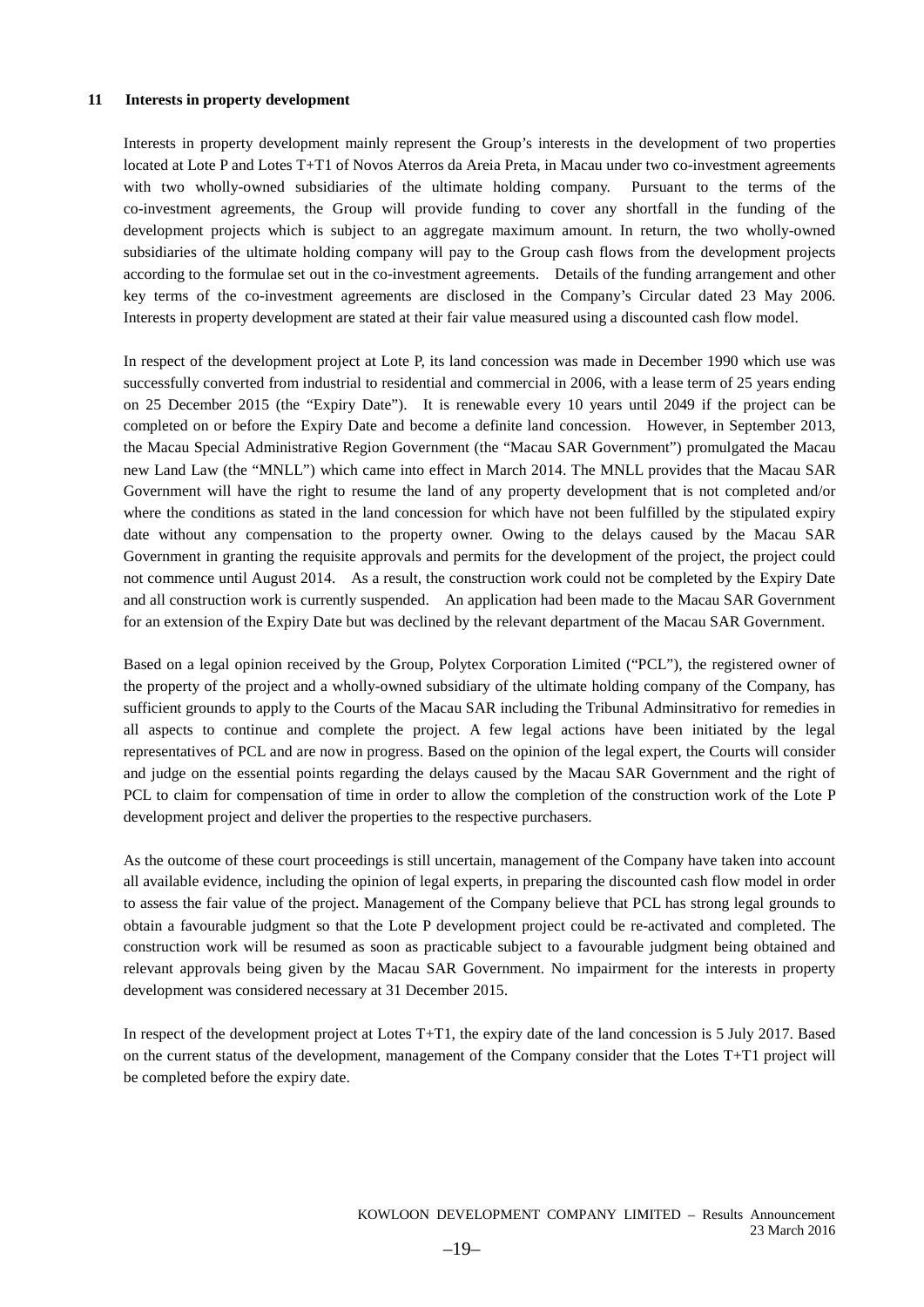#### **12 Trade and other receivables/Loans and advances**

Included in this item are trade receivables and loans and advances (net of impairment of bad and doubtful debts) with an ageing analysis as follows:

|                                          | 2015            | 2014     |
|------------------------------------------|-----------------|----------|
|                                          | <b>HK\$'000</b> | HK\$'000 |
| Current                                  | 1,880,510       | 426,230  |
| Within 3 months                          | 28,368          | 58,757   |
| 3 months to 6 months                     | 1,693           | 178      |
| More than 6 months                       | 15,386          | 18,050   |
| Trade receivables and loans and advances | 1,925,957       | 503,215  |
| Utility and other deposits               | 36,144          | 42,527   |
| Other receivables and prepayments        | 458,889         | 268,946  |
|                                          | 2,420,990       | 814,688  |

The Group maintains a defined credit policy. An ageing analysis of trade receivables and loans and advances is prepared on a regular basis and is closely monitored to minimise any credit risk associated with receivables.

### **13 Trade and other payables**

Included in this item are trade payables with an ageing analysis as follows:

| 2015            | 2014      |
|-----------------|-----------|
| <b>HK\$'000</b> | HK\$'000  |
| 1,173,878       | 2,576,310 |
| 54,428          | 35,308    |
| 121             | 226       |
| 27,295          | 28,743    |
| 1,255,722       | 2,640,587 |
| 77,179          | 78,268    |
| 608,355         | 559,018   |
| 4,232,069       | 2,097,392 |
| 6,173,325       | 5,375,265 |
|                 |           |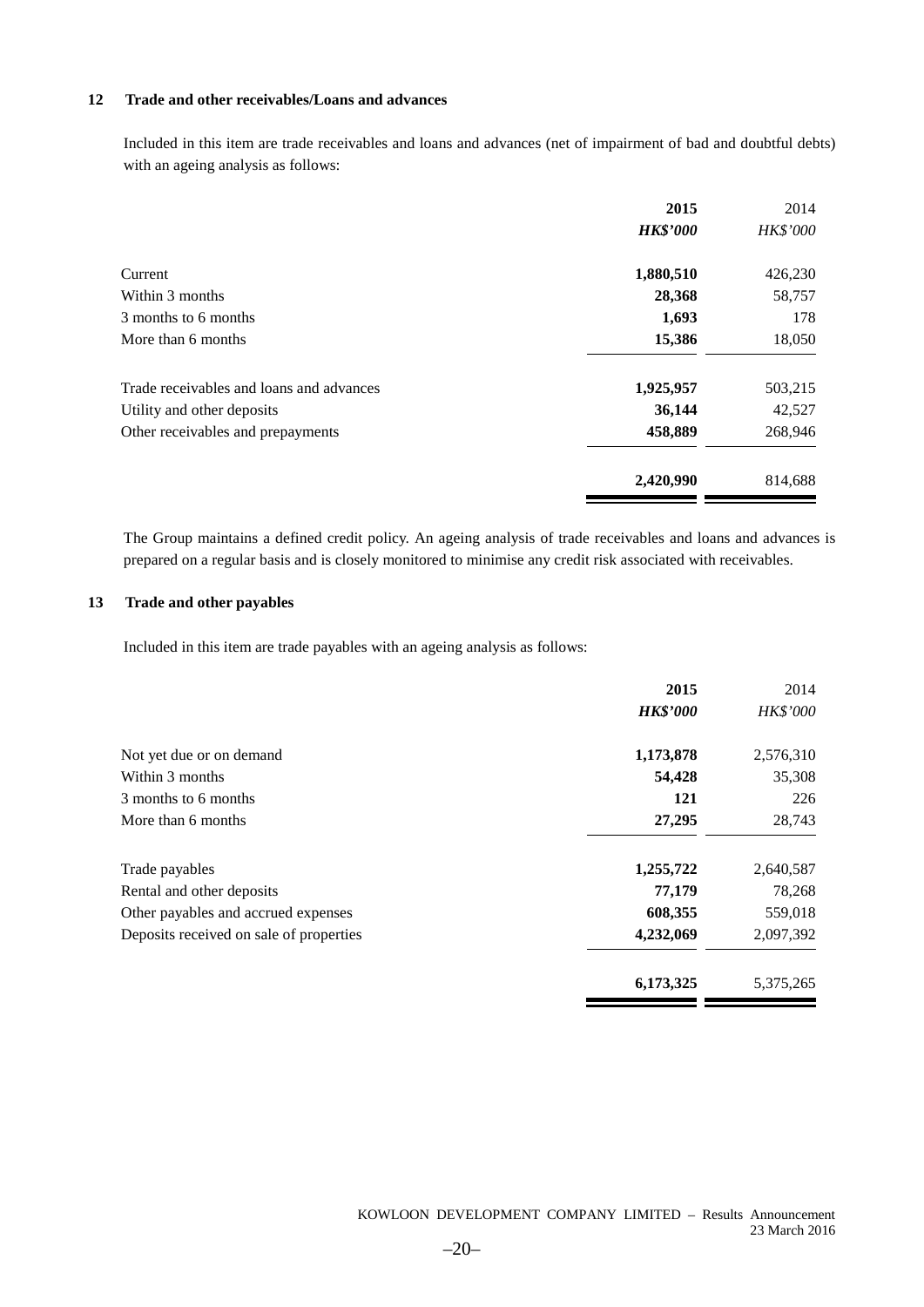# **FINANCIAL REVIEW**

# *Financial resources and bank borrowings*

As at 31 December 2015, the Group had total bank borrowings of HK\$8,707 million (31 December 2014: HK\$7,918 million), with HK\$1,797 million being repayable within one year and HK\$6,910 million being repayable after one year. The Group's net borrowings position was HK\$7,531 million as at 31 December 2015, after taking into account cash and cash equivalents of HK\$1,176 million, which increased by HK\$770 million compared to 31 December 2014. Loans from ultimate holding company and a fellow subsidiary dropped by HK\$340 million since 31 December 2014 and amounted to HK\$6,439 million in total as at 31 December 2015.

The Group's gearing ratio (calculated on the basis of net bank borrowings and loans from ultimate holding company and a fellow subsidiary over equity attributable to shareholders of the Company) was 61.0% as at 31 December 2015 (31 December 2014 : 59.3%).

The Group launched the presales of two development projects in Hong Kong, namely Upper East and South Coast, in the second half of 2015. Also, the Group continued to boost the sale for the remaining units of the two completed projects (MacPherson Residence and Cadogan) in Hong Kong and hence contributed further cash inflows to the Group. During 2015, the Group has recorded cash inflows mainly from sales/presales of various development projects in Hong Kong and Mainland China of approximately HK\$2,941 million and HK\$1,917 million respectively.

The Group continued to actively engage in the development projects in Hong Kong and Mainland China and expended a total of HK\$2,114 million for construction costs during the year. Furthermore, the Group has settled the remaining balance of the land premium of HK\$1,557 million for the successful tender of the land situated at Lei Yue Mun, Hong Kong. The handover of the land was completed in mid-January 2015 which has further enhanced the land portfolio of the Group in Hong Kong.

All the Group's borrowings are arranged on a floating rate basis. The Group will closely monitor and manage its exposure to interest rate fluctuations and will consider engaging in relevant hedging arrangements when considered appropriate.

With the investments in Mainland China, the Group is exposed to exchange fluctuations in Renminbi ("RMB"). By using external borrowings in RMB together with revenue and cash generated from the development projects in Mainland China, this can serve as a natural hedge against the exchange rate risk of RMB.

In respect of the Group's oil business in Kazakhstan, the Group is exposed to the exchange fluctuations in the Tenge ("KZT"), the local currency of Kazakhstan, because the majority of operating expenses and capital expenditure are denominated in KZT, while a significant portion of its revenue is denominated in United States dollars. As at 31 December 2015, the Group did not have any outstanding financial instruments entered into for hedging purposes. Nevertheless, the Group is closely monitoring its overall foreign exchange exposure and interest rate exposure and will adopt a proactive but prudent approach to minimise the relevant exposures when necessary.

With the financing facilities in place, recurrent rental income from investment properties, cash inflows from presale/sale of the Group's development projects and the financial support from the ultimate holding company, the Group has sufficient financial resources to satisfy its commitments and future funding requirements.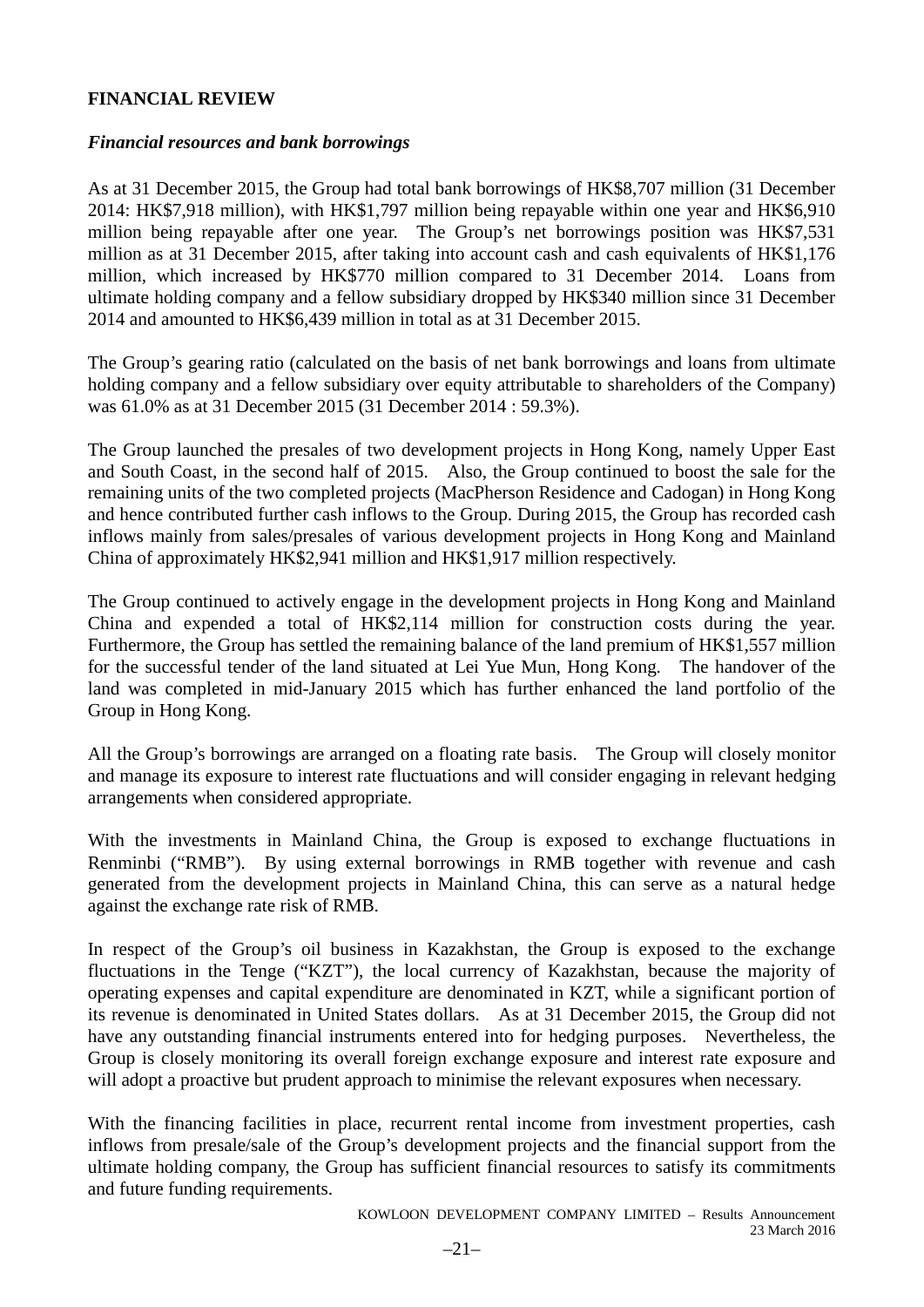# *Capital commitments*

As at 31 December 2015, the Group had commitments in connection with the Group's fixed assets amounting to HK\$68 million.

# *Pledge of assets*

As at 31 December 2015, properties having a value of HK\$15,409 million and bank deposits of HK\$15 million were pledged to financial institutions mainly to secure credit facilities extended to the Group.

# *Contingent liabilities*

The Group has given several guarantees in respect of banking facilities granted to a joint venture in Mainland China. Guarantees have been provided to the joint venture amounting to HK\$591 million, representing a 50% proportional guarantee in respect of HK\$1,182 million term loan facilities. The facilities were fully utilised as at 31 December 2015.

# **HUMAN RESOURCES**

As of 31 December 2015, the Group had a total of 890 employees (2014: 894 employees), of which 500 were Hong Kong staff, 175 were Mainland China staff and 215 were staff in other regions. During the year, total staff costs increased to HK\$233 million (2014: HK\$213 million) due to salary revisions in July 2015. Salary levels of employees are competitive. Discretionary bonuses are granted based on performance of the Group as well as the performance of individuals to attract, motivate and retain talented people.

The Group believes that the quality of its human resources is critical for it to maintain a strong competitive edge. The Group has conducted a range of training programmes through external institutions to strengthen employees' all-round skills and knowledge, aiming to well equip them to cope with its development in the ever-changing economy.

In addition, the Group established a recreation club and held an annual dinner and Christmas party for employees during the year to promote team spirit and loyalty and to promote communication between departments.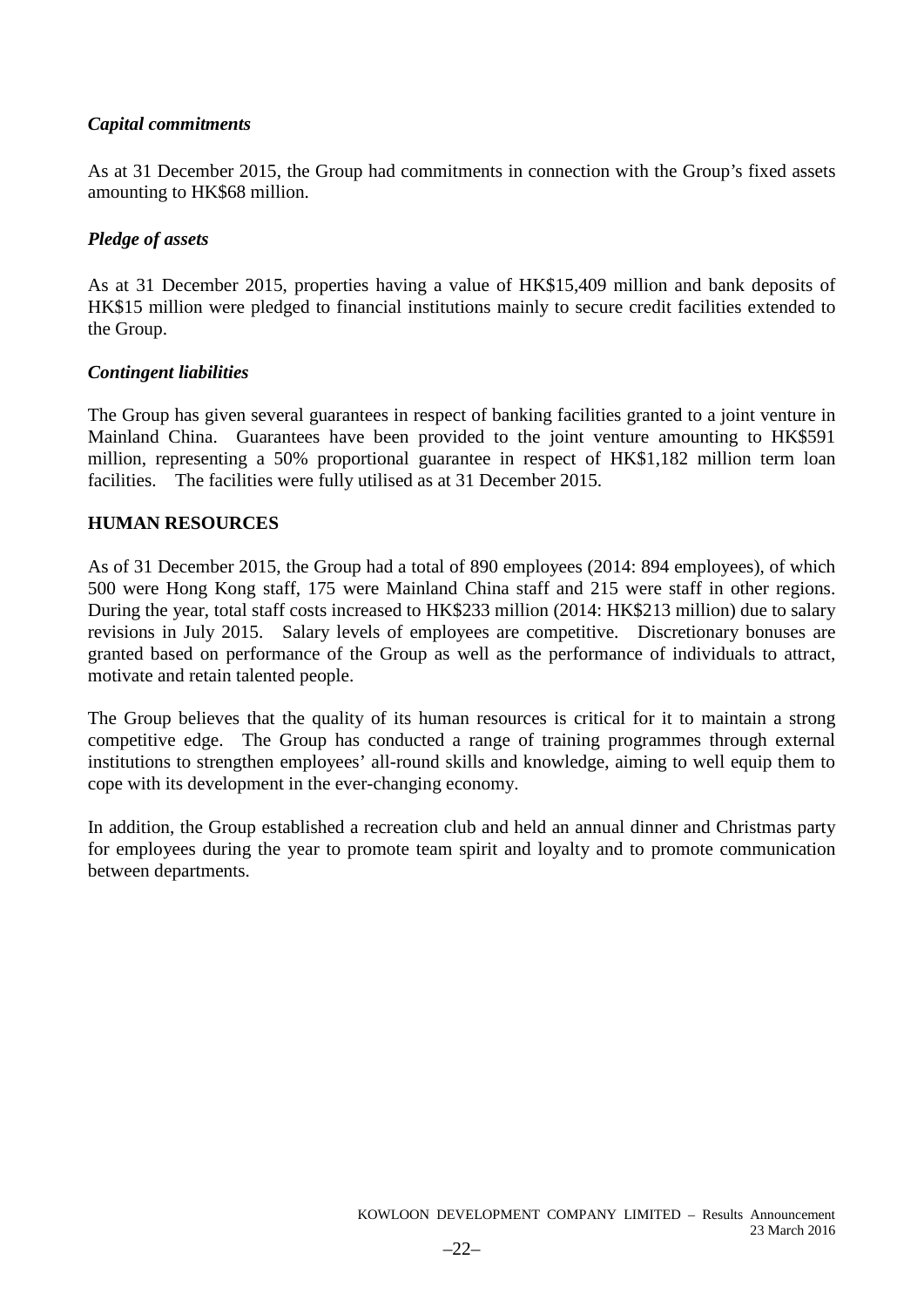# **OTHER INFORMATION**

# *Review by Audit Committee*

The Audit Committee of the Company has reviewed and discussed with the Company's auditor, KPMG, Certified Public Accountants, the consolidated financial statements of the Group for the year ended 31 December 2015 including critical accounting policies and practices adopted by the Group.

# *Scope of Work of KPMG*

The financial figures in respect of the preliminary announcement of the Group's results for the year ended 31 December 2015 have been compared by the Company's auditor, KPMG, Certified Public Accountants, to the amounts set out in the Group's consolidated financial statements for the year ended 31 December 2015 and the amounts were found to be in agreement. The work performed by KPMG in this respect did not constitute an assurance engagement in accordance with Hong Kong Standards on Auditing, Hong Kong Standards on Review Engagements or Hong Kong Standards on Assurance Engagements issued by the Hong Kong Institute of Certified Public Accountants, and consequently no assurance has been expressed by KPMG on this announcement.

# *Compliance with the Corporate Governance Code*

The Company has complied throughout the year with all code provisions as set out in the Corporate Governance Code contained in Appendix 14 to the Rules Governing the Listing of Securities of The Stock Exchange of Hong Kong Limited (the "Listing Rules"), with the exception of Code Provisions A.2.1 and A.6.7 as explained below:

# Code Provision A.2.1

Mr Or Wai Sheun, the Chairman, has performed the combined role as the chairman and the chief executive taking charge of overall operations of the Group. This combining of the roles enables the Company to make prompt and efficient decisions. The Company's approach to corporate governance emphasises the quality of the Board's governance and accountability to shareholders. In ensuring proper ethical and responsible decision making, the Board has established a series of mechanisms for formal review of particular aspects of the Company's affairs. Important decisions, including those which may be expected to affect the long-term shareholder interests, are made by the Board and applicable Board committees.

# Code Provision A.6.7

All Non-executive Directors and Independent Non-executive Directors attended the Annual General Meeting of the Company held on 27 May 2015 (the "AGM"), other than two Independent Non-executive Directors who were unable to attend the AGM as they had other business engagements at the time.

# *Purchase, Sale or Redemption of the Company's Listed Securities*

Neither the Company nor any of its subsidiaries has purchased, sold or redeemed any listed securities of the Company during the year ended 31 December 2015.